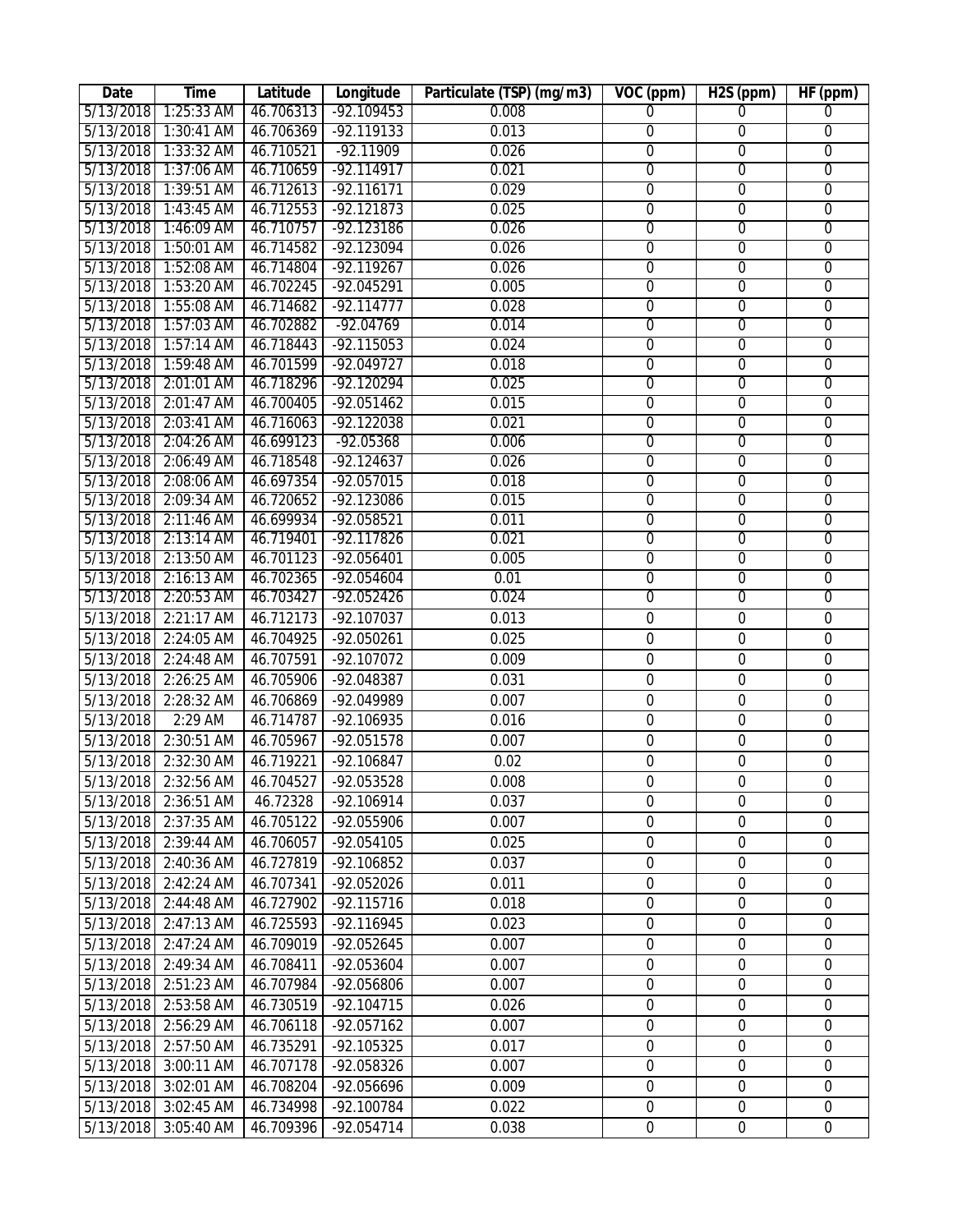|                        | 5/13/2018 3:06:57 AM     | 46.731439              | -92.099396               | 0.03           | $\boldsymbol{0}$                     | 0                          | 0                          |
|------------------------|--------------------------|------------------------|--------------------------|----------------|--------------------------------------|----------------------------|----------------------------|
| 5/13/2018              | 3:08:07 AM               | 46.711129              | -92.052762               | 0.008          | $\boldsymbol{0}$                     | 0                          | $\mathbf 0$                |
| 5/13/2018              | 3:12:07 AM               | 46.710523              | -92.055808               | 0.008          | $\mathbf 0$                          | $\mathbf 0$                | $\mathbf 0$                |
| 5/13/2018              | 3:15:18 AM               | 46.709627              | -92.058292               | 0.009          | $\boldsymbol{0}$                     | $\mathbf 0$                | $\mathbf 0$                |
| 5/13/2018              | 3:17:19 AM               | 46.708198              | -92.059776               | 0.01           | $\boldsymbol{0}$                     | $\mathbf 0$                | $\mathbf 0$                |
| 5/13/2018              | 3:19:23 AM               | 46.708341              | -92.06008                | 0.008          | $\boldsymbol{0}$                     | $\mathbf 0$                | $\boldsymbol{0}$           |
| 5/13/2018              | 3:22:32 AM               | 46.710748              | -92.058417               | 0.01           | $\boldsymbol{0}$                     | $\boldsymbol{0}$           | $\mathbf 0$                |
| 5/13/2018              | $3:25:15$ AM             | 46.712543              | -92.056447               | 0.011          | $\boldsymbol{0}$                     | $\mathbf 0$                | $\mathbf 0$                |
| 5/13/2018              | 3:40:02 AM               | 46.731374              | -92.087577               | 0.022          | $\boldsymbol{0}$                     | $\mathbf 0$                | $\mathbf 0$                |
| 5/13/2018              | 3:42:53 AM               | 46.727181              | -92.087711               | 0.025          | $\boldsymbol{0}$                     | $\mathbf 0$                | $\mathbf 0$                |
| 5/13/2018              | 3:45:18 AM               | 46.724351              | -92.087406               | 0.019          | $\boldsymbol{0}$                     | $\boldsymbol{0}$           | $\boldsymbol{0}$           |
| 5/13/2018              | 3:45:38 AM               | 46.71797               | -92.063718               | 0.007          | $\boldsymbol{0}$                     | 0                          | $\mathbf 0$                |
| 5/13/2018              | 3:48:27 AM               | 46.724565              | $-92.084454$             | 0.016          | $\boldsymbol{0}$                     | $\boldsymbol{0}$           | $\mathbf 0$                |
| 5/13/2018              | 3:49:29 AM               | 46.717988              | -92.063583               | 0.007          | $\boldsymbol{0}$                     | $\mathbf 0$                | $\mathbf 0$                |
| 5/13/2018              | 3:51:38 AM               | 46.712901              | -92.061335               | 0.008          | $\boldsymbol{0}$                     | $\mathbf 0$                | $\overline{0}$             |
| 5/13/2018              | 3:53:01 AM               | 46.720785              | -92.080126               | 0.011          | $\boldsymbol{0}$                     | $\mathbf 0$                | $\mathbf 0$                |
| 5/13/2018              | 3:53:29 AM               | 46.711145              | -92.063626               | 0.007          | $\boldsymbol{0}$                     | $\mathbf 0$                | $\mathbf 0$                |
| 5/13/2018              | 3:55:25 AM               | 46.712549              | -92.065352               | 0.009          | $\boldsymbol{0}$                     | $\boldsymbol{0}$           | $\mathbf 0$                |
| 5/13/2018              | 3:56:31 AM               | 46.720233              | -92.085002               | 0.01           | $\boldsymbol{0}$                     | $\mathbf 0$                | $\mathbf 0$                |
| 5/13/2018              | 3:57:51 AM               | 46.713154              | -92.063486               | 0.009          | $\boldsymbol{0}$                     | $\mathbf 0$                | $\mathbf 0$                |
|                        | 5/13/2018 4:00:06 AM     | 46.71335               | -92.061428               | 0.01           | $\boldsymbol{0}$                     | $\mathbf 0$                | $\mathbf 0$                |
|                        | 5/13/2018 4:00:45 AM     | 46.717076              | -92.084918               | 0.013          | $\boldsymbol{0}$                     | $\mathbf 0$                | $\mathbf 0$                |
| 5/13/2018              | 4:02:06 AM               | 46.714372              | -92.060796               | 0.011          | $\boldsymbol{0}$                     | $\mathbf 0$                | $\mathbf 0$                |
| 5/13/2018              | 4:04:11 AM               | 46.715774              | -92.060881               | 0.009          | $\boldsymbol{0}$                     | 0                          | $\mathbf 0$                |
|                        | 5/13/2018 4:05:07 AM     | 46.71342               | -92.085011               | 0.069          | $\boldsymbol{0}$                     | $\mathbf 0$                | $\mathbf 0$                |
| 5/13/2018              | 4:06:17 AM               | 46.713729              | -92.064036               | 0.009          | $\boldsymbol{0}$                     | $\mathbf 0$                | $\mathbf 0$                |
|                        |                          |                        |                          | 0.024          | $\boldsymbol{0}$                     | $\mathbf 0$                | $\boldsymbol{0}$           |
| 5/13/2018              | 4:08:16 AM               | 46.714027              | -92.065437               |                |                                      | $\mathbf 0$                | $\mathbf 0$                |
| 5/13/2018              | 4:08:59 AM               | 46.710652              | -92.085408               | 0.012          | $\boldsymbol{0}$                     |                            |                            |
| 5/13/2018              | 4:11:46 AM               | 46.714974              | -92.064429               | 0.011          | $\boldsymbol{0}$                     | $\boldsymbol{0}$           | $\mathbf 0$                |
| 5/13/2018              | 4:13:27 AM               | 46.708505              | -92.087963               | 0.01           | $\boldsymbol{0}$                     | $\mathbf 0$<br>$\mathbf 0$ | $\mathbf 0$<br>0           |
| 5/13/2018              | 4:13:41 AM               | 46.716502              | -92.062001               | 0.011          | $\boldsymbol{0}$                     |                            |                            |
| 5/13/2018              | 4:15:44 AM               | 46.716633              | -92.064019               | 0.01           | $\boldsymbol{0}$                     | $\mathbf 0$<br>$\mathbf 0$ | $\mathbf 0$                |
| 5/13/2018<br>5/13/2018 | 4:17:37 AM<br>4:19:16 AM | 46.715152<br>46.715168 | $-92.066203$             | 0.008          | $\boldsymbol{0}$<br>$\boldsymbol{0}$ | $\mathbf 0$                | $\mathbf 0$<br>$\mathbf 0$ |
|                        |                          |                        | $-92.066141$             | 0.01           |                                      |                            |                            |
|                        | 5/13/2018 4:20:20 AM     | 46.707996              | -92.077746               | 0.015          | 0                                    | 0<br>$\Omega$              | 0<br>0                     |
| 5/13/2018              | 4:20:54 AM               | 46.713392              | -92.068612<br>-92.077819 | 0.009<br>0.01  | 0<br>$\mathbf 0$                     | $\mathbf 0$                | 0                          |
| 5/13/2018              | 4:22:52 AM               | 46.707942              |                          |                |                                      |                            |                            |
| 5/13/2018<br>5/13/2018 | 4:22:54 AM<br>4:25 AM    | 46.714024<br>46.715051 | -92.069782<br>-92.068397 | 0.012<br>0.029 | $\boldsymbol{0}$<br>$\boldsymbol{0}$ | $\mathbf 0$<br>$\mathbf 0$ | 0<br>0                     |
|                        |                          |                        |                          |                |                                      |                            |                            |
| 5/13/2018<br>5/13/2018 | 4:26:57 AM<br>4:27:55 AM | 46.706222<br>46.716732 | $-92.08105$              | 0.011<br>0.041 | $\boldsymbol{0}$<br>$\mathbf 0$      | 0<br>$\mathbf 0$           | 0<br>$\mathbf 0$           |
|                        |                          |                        | -92.065891               |                |                                      |                            |                            |
| 5/13/2018              | 4:29:42 AM               | 46.717565              | $-92.06459$              | 0.011          | $\boldsymbol{0}$                     | 0                          | 0                          |
| 5/13/2018              | 4:30:56 AM               | 46.706447              | -92.094644               | 0.009          | $\boldsymbol{0}$                     | 0                          | 0                          |
| 5/13/2018              | 4:31:26 AM               | 46.718274              | -92.065504               | 0.009          | $\boldsymbol{0}$                     | $\mathbf 0$                | $\mathbf 0$                |
| 5/13/2018              | 4:33:16 AM               | 46.717418              | -92.067137               | 0.009          | $\boldsymbol{0}$                     | $\boldsymbol{0}$           | $\boldsymbol{0}$           |
| 5/13/2018              | 4:34:52 AM               | 46.716197              | -92.06889                | 0.011          | $\boldsymbol{0}$                     | $\mathbf 0$                | $\mathbf 0$                |
| 5/13/2018              | 4:35:18 AM               | 46.708835              | -92.093551               | 0.011          | $\boldsymbol{0}$                     | $\mathbf 0$                | 0                          |
| 5/13/2018              | 4:37:09 AM               | 46.71502               | -92.070174               | 0.01           | $\mathbf 0$                          | $\mathbf 0$                | 0                          |
| 5/13/2018              | 4:37:32 AM               | 46.711424              | -92.093559               | 0.013          | $\boldsymbol{0}$                     | $\mathbf 0$                | $\mathbf 0$                |
| 5/13/2018              | 4:39:03 AM               | 46.713506              | -92.071865               | 0.009          | $\boldsymbol{0}$                     | 0                          | 0                          |
| 5/13/2018              | 4:40:41 AM               | 46.713428              | -92.074816               | 0.013          | $\boldsymbol{0}$                     | 0                          | 0                          |
| 5/13/2018              | 4:41:16 AM               | 46.71513               | -92.093466               | 0.011          | $\boldsymbol{0}$                     | $\mathbf 0$                | $\mathbf 0$                |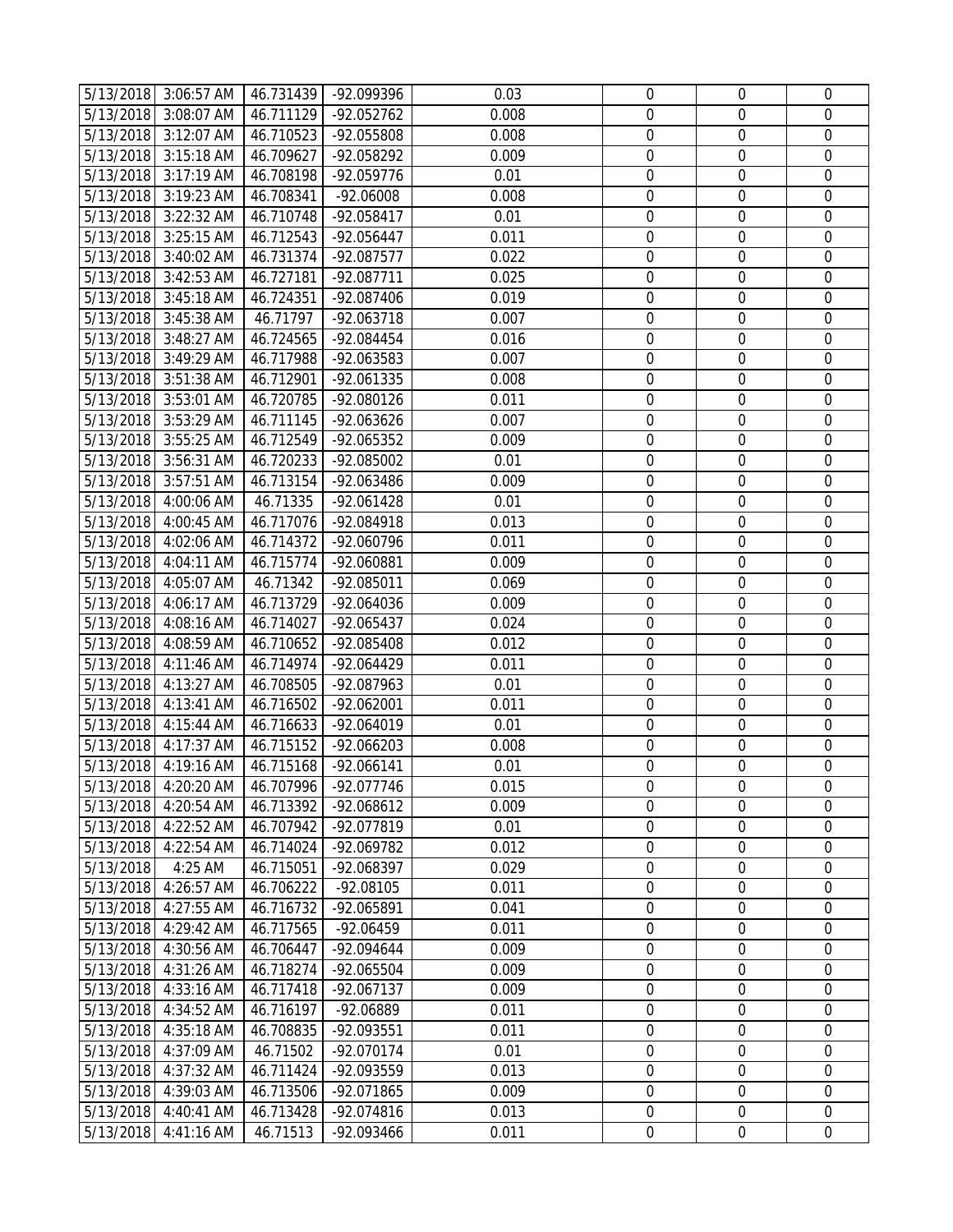|           | 5/13/2018 4:43:12 AM | 46.713992 | -92.077034   | 0.009 | $\boldsymbol{0}$ | 0                | 0                |
|-----------|----------------------|-----------|--------------|-------|------------------|------------------|------------------|
|           | 5/13/2018 4:43:42 AM | 46.715151 | -92.090637   | 0.013 | $\boldsymbol{0}$ | 0                | $\mathbf 0$      |
| 5/13/2018 | 4:44:46 AM           | 46.716044 | -92.077186   | 0.009 | $\boldsymbol{0}$ | $\mathbf 0$      | $\mathbf 0$      |
| 5/13/2018 | 4:46:39 AM           | 46.715971 | -92.073485   | 0.009 | $\boldsymbol{0}$ | $\mathbf 0$      | $\mathbf 0$      |
| 5/13/2018 | 4:47 AM              | 46.711669 | $-92.09061$  | 0.014 | $\boldsymbol{0}$ | $\mathbf 0$      | $\mathbf 0$      |
| 5/13/2018 | 4:50:37 AM           | 46.711597 | -92.087835   | 0.011 | $\boldsymbol{0}$ | $\boldsymbol{0}$ | $\boldsymbol{0}$ |
| 5/13/2018 | 4:50:48 AM           | 46.715986 | -92.073386   | 0.009 | $\boldsymbol{0}$ | $\boldsymbol{0}$ | $\mathbf 0$      |
| 5/13/2018 | 4:52:57 AM           | 46.717057 | -92.071534   | 0.014 | $\boldsymbol{0}$ | $\mathbf 0$      | $\mathbf 0$      |
| 5/13/2018 | 4:58:03 AM           | 46.718586 | -92.069334   | 0.012 | $\boldsymbol{0}$ | $\mathbf 0$      | $\mathbf 0$      |
| 5/13/2018 | 5:03:34 AM           | 46.719947 | -92.071618   | 0.011 | $\boldsymbol{0}$ | $\mathbf 0$      | $\mathbf 0$      |
| 5/13/2018 | 5:07:11 AM           | 46.720174 | $-92.07315$  | 0.013 | $\boldsymbol{0}$ | $\boldsymbol{0}$ | $\boldsymbol{0}$ |
| 5/13/2018 | 5:11:36 AM           | 46.721378 | -92.073325   | 0.012 | $\boldsymbol{0}$ | 0                | $\mathbf 0$      |
| 5/13/2018 | 5:14:25 AM           | 46.723412 | $-92.074593$ | 0.014 | $\boldsymbol{0}$ | $\boldsymbol{0}$ | $\mathbf 0$      |
| 5/13/2018 | 5:17:51 AM           | 46.7252   | -92.074101   | 0.012 | $\boldsymbol{0}$ | $\mathbf 0$      | $\mathbf 0$      |
| 5/13/2018 | 5:21:44 AM           | 46.720092 | -92.077506   | 0.012 | $\boldsymbol{0}$ | $\mathbf 0$      | $\overline{0}$   |
| 5/13/2018 | 5:26:36 AM           | 46.720069 | -92.077261   | 0.01  | $\boldsymbol{0}$ | $\mathbf 0$      | $\mathbf 0$      |
| 5/13/2018 | 5:28:59 AM           | 46.716891 | -92.077323   | 0.034 | $\boldsymbol{0}$ | $\mathbf 0$      | $\boldsymbol{0}$ |
| 5/13/2018 | 5:33:52 AM           | 46.705752 | -92.060547   | 0.012 | $\boldsymbol{0}$ | $\boldsymbol{0}$ | $\mathbf 0$      |
| 5/13/2018 | $5:37:23$ AM         | 46.703858 | -92.058129   | 0.009 | $\boldsymbol{0}$ | $\mathbf 0$      | $\mathbf 0$      |
| 5/13/2018 | 5:40:13 AM           | 46.701763 | -92.055537   | 0.011 | $\boldsymbol{0}$ | $\mathbf 0$      | $\mathbf 0$      |
| 5/13/2018 | 5:43:45 AM           | 46.699987 | -92.052792   | 0.01  | $\boldsymbol{0}$ | $\boldsymbol{0}$ | $\mathbf 0$      |
| 5/13/2018 | 5:49:41 AM           | 46.70319  | -92.04789    | 0.011 | $\boldsymbol{0}$ | $\mathbf 0$      | $\mathbf 0$      |
| 5/13/2018 | 6:02:40 AM           | 46.679848 | $-92.040737$ | 0.011 | $\boldsymbol{0}$ | $\mathbf 0$      | $\mathbf 0$      |
| 5/13/2018 | 6:07:26 AM           | 46.675343 | -92.038591   | 0.015 | $\boldsymbol{0}$ | $\boldsymbol{0}$ | $\mathbf 0$      |
|           | 5/13/2018 6:09:49 AM | 46.67408  | -92.040853   | 0.007 | $\boldsymbol{0}$ | $\mathbf 0$      | $\mathbf 0$      |
| 5/13/2018 | 6:14:17 AM           | 46.667424 | -92.051146   | 0.006 | $\boldsymbol{0}$ | $\mathbf 0$      | $\mathbf 0$      |
| 5/13/2018 | 6:17:19 AM           | 46.665775 | -92.053539   | 0.007 | $\boldsymbol{0}$ | $\boldsymbol{0}$ | $\boldsymbol{0}$ |
| 5/13/2018 | 6:19:33 AM           | 46.664137 | -92.059611   | 0.007 | $\boldsymbol{0}$ | $\mathbf 0$      | $\boldsymbol{0}$ |
| 5/13/2018 | 6:23:20 AM           | 46.666015 | -92.063791   | 0.009 | $\boldsymbol{0}$ | $\boldsymbol{0}$ | $\mathbf 0$      |
| 5/13/2018 | 6:26:46 AM           | 46.668413 | -92.066433   | 0.009 | $\boldsymbol{0}$ | $\mathbf 0$      | $\mathbf 0$      |
| 5/13/2018 | 7:40:17 AM           | 46.721941 | -92.077456   | 0.007 | $\boldsymbol{0}$ | $\mathbf 0$      | 0                |
| 5/13/2018 | 7:43:58 AM           | 46.687829 | -92.076325   | 0.013 | $\boldsymbol{0}$ | $\mathbf 0$      | $\mathbf 0$      |
| 5/13/2018 | 7:49:06 AM           | 46.721893 | -92.078688   | 0.007 | $\boldsymbol{0}$ | $\boldsymbol{0}$ | $\boldsymbol{0}$ |
| 5/13/2018 | 7:50:40 AM           | 46.722033 | $-92.078764$ | 0.007 | $\boldsymbol{0}$ | $\mathbf 0$      | $\mathbf 0$      |
| 5/13/2018 | 7:52:14 AM           | 46.722312 | -92.079946   | 0.008 | 0                | 0                | 0                |
| 5/13/2018 | 7:53:48 AM           | 46.72202  | -92.081279   | 0.007 | $\mathbf 0$      | $\Omega$         |                  |
| 5/13/2018 | 7:56:32 AM           | 46.720926 | -92.079893   | 0.008 | $\mathbf 0$      | $\mathbf 0$      | $\mathbf 0$      |
| 5/13/2018 | 7:58:17 AM           | 46.720964 | -92.079901   | 0.009 | $\boldsymbol{0}$ | $\boldsymbol{0}$ | $\mathbf 0$      |
| 5/13/2018 | 7:59:49 AM           | 46.719072 | -92.077162   | 0.007 | $\boldsymbol{0}$ | 0                | 0                |
| 5/13/2018 | 8:01:18 AM           | 46.719025 | $-92.07712$  | 0.01  | $\boldsymbol{0}$ | 0                | 0                |
| 5/13/2018 | 8:03:48 AM           | 46.698904 | -92.099611   | 0.013 | $\mathbf 0$      | $\mathbf 0$      | $\mathbf 0$      |
| 5/13/2018 | 8:04:07 AM           | 46.717959 | -92.079074   | 0.008 | $\boldsymbol{0}$ | 0                | 0                |
| 5/13/2018 | 8:05:58 AM           | 46.717065 | -92.078322   | 0.008 | $\boldsymbol{0}$ | $\mathbf 0$      | $\mathbf 0$      |
| 5/13/2018 | 8:08:10 AM           | 46.716018 | -92.07895    | 0.007 | $\boldsymbol{0}$ | $\mathbf 0$      | $\mathbf 0$      |
| 5/13/2018 | 8:10:28 AM           | 46.700245 | -92.097123   | 0.014 | $\boldsymbol{0}$ | $\boldsymbol{0}$ | $\boldsymbol{0}$ |
| 5/13/2018 | 8:13:15 AM           | 46.700513 | -92.093533   | 0.015 | $\boldsymbol{0}$ | $\mathbf 0$      | $\mathbf 0$      |
| 5/13/2018 | 8:18:39 AM           | 46.701227 | -92.095388   | 0.015 | $\boldsymbol{0}$ | $\mathbf 0$      | 0                |
| 5/13/2018 | 8:21:41 AM           | 46.702612 | -92.098573   |       | $\mathbf 0$      | $\mathbf 0$      | 0                |
| 5/13/2018 | 8:25 AM              | 46.7047   | -92.099461   | 0.016 | $\boldsymbol{0}$ | $\mathbf 0$      | $\mathbf 0$      |
| 5/13/2018 | 8:27:31 AM           | 46.703445 | -92.101008   | 0.016 | $\boldsymbol{0}$ | 0                | 0                |
| 5/13/2018 | 8:31:02 AM           | 46.700135 | $-92.10179$  | 0.017 | $\boldsymbol{0}$ | 0                | 0                |
| 5/13/2018 | 8:36:40 AM           | 46.703368 | $-92.102517$ | 0.018 | $\boldsymbol{0}$ | $\boldsymbol{0}$ | $\mathbf 0$      |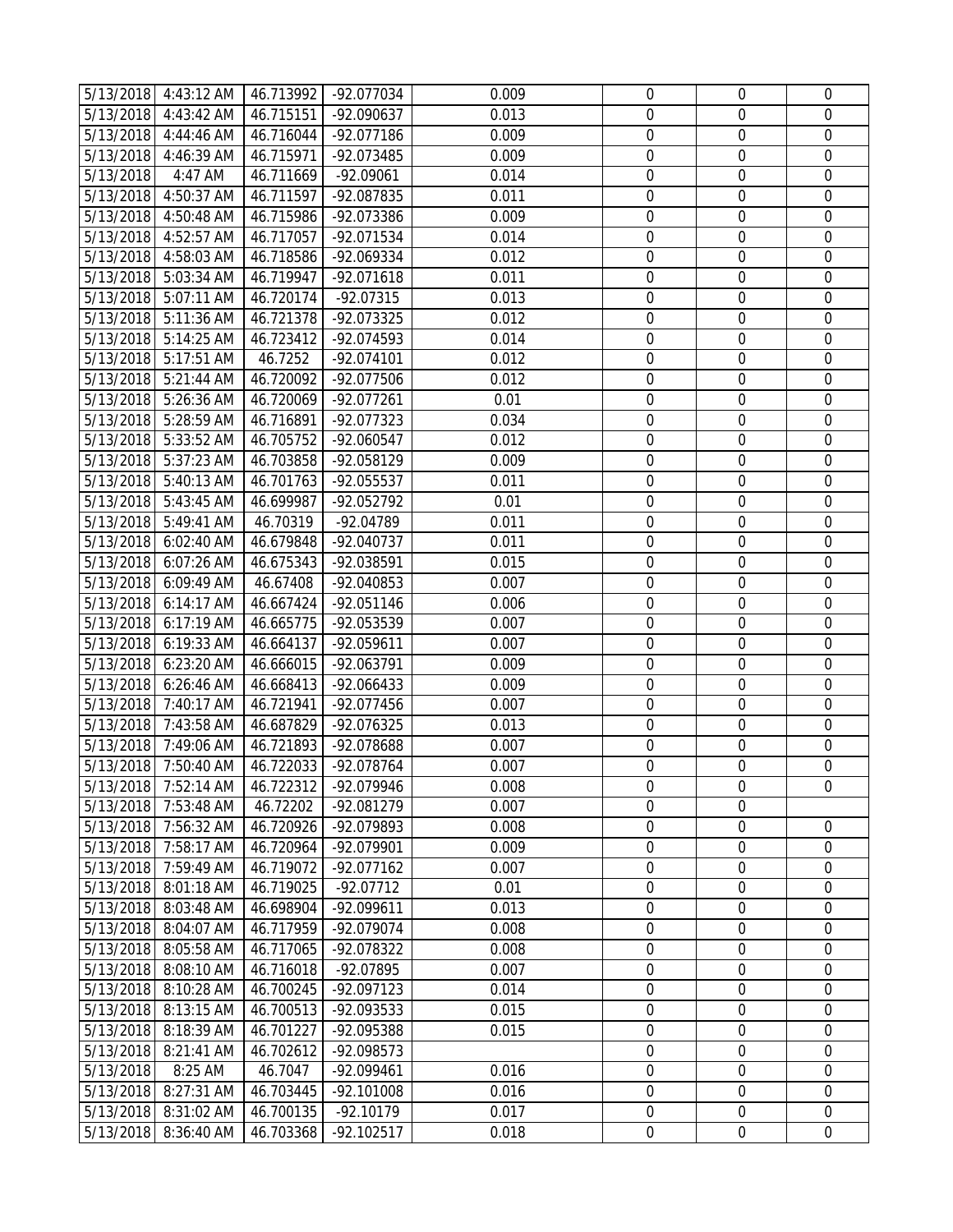|           | 5/13/2018 8:38:02 AM<br>5/13/2018 8:40:28 AM | 46.719845 | -92.075121<br>-92.075123 | 0.009<br>0.008 | $\boldsymbol{0}$<br>$\boldsymbol{0}$ | 0<br>0           | 0<br>$\mathbf 0$ |
|-----------|----------------------------------------------|-----------|--------------------------|----------------|--------------------------------------|------------------|------------------|
|           |                                              | 46.719831 |                          |                |                                      |                  | $\mathbf 0$      |
|           | 5/13/2018 8:40:53 AM                         | 46.70562  | -92.100931               | 0.017          | $\boldsymbol{0}$                     | $\mathbf 0$      |                  |
| 5/13/2018 | 8:41:32 AM                                   | 46.717502 | -92.077006               | 0.01           | $\boldsymbol{0}$                     | $\mathbf 0$      | $\mathbf 0$      |
| 5/13/2018 | 8:43:36 AM                                   | 46.717006 | -92.075455               | 0.009          | $\boldsymbol{0}$                     | $\mathbf 0$      | $\mathbf 0$      |
| 5/13/2018 | 8:43:58 AM                                   | 46.706521 | -92.102528               | 0.017          | $\boldsymbol{0}$                     | $\mathbf 0$      | $\mathbf 0$      |
| 5/13/2018 | 8:45:09 AM                                   | 46.718293 | -92.07298                | 0.01           | $\boldsymbol{0}$                     | $\boldsymbol{0}$ | $\mathbf 0$      |
| 5/13/2018 | 8:46:46 AM                                   | 46.716913 | $-92.0709$               | 0.009          | $\boldsymbol{0}$                     | $\mathbf 0$      | $\mathbf 0$      |
|           | 5/13/2018 8:46:48 AM                         | 46.710538 | -92.102478               | 0.02           | $\boldsymbol{0}$                     | $\mathbf 0$      | $\mathbf 0$      |
|           | 5/13/2018 8:48:24 AM                         | 46.716035 | -92.071057               | 0.01           | $\boldsymbol{0}$                     | $\mathbf 0$      | $\mathbf 0$      |
|           | 5/13/2018 8:50:10 AM                         | 46.714358 | -92.070854               | 0.009          | $\boldsymbol{0}$                     | $\boldsymbol{0}$ | $\boldsymbol{0}$ |
| 5/13/2018 | 8:50:21 AM                                   | 46.715385 | -92.102509               | 0.019          | $\boldsymbol{0}$                     | 0                | $\mathbf 0$      |
|           | 5/13/2018 8:51:30 AM                         | 46.714052 | -92.069303               | 0.01           | $\boldsymbol{0}$                     | $\boldsymbol{0}$ | $\mathbf 0$      |
| 5/13/2018 | 8:52:51 AM                                   | 46.714876 | -92.067506               | 0.009          | $\boldsymbol{0}$                     | $\mathbf 0$      | $\mathbf 0$      |
| 5/13/2018 | 8:53:59 AM                                   | 46.717787 | $-92.102574$             | 0.02           | $\boldsymbol{0}$                     | $\mathbf 0$      | $\overline{0}$   |
| 5/13/2018 | 8:54:09 AM                                   | 46.713789 | -92.06782                | 0.01           | $\boldsymbol{0}$                     | $\mathbf 0$      | $\mathbf 0$      |
| 5/13/2018 | 8:55:54 AM                                   | 46.713644 | $-92.072095$             | 0.01           | $\boldsymbol{0}$                     | $\mathbf 0$      | $\mathbf 0$      |
| 5/13/2018 | 8:56:39 AM                                   | 46.718645 | -92.100985               | 0.021          | $\boldsymbol{0}$                     | $\boldsymbol{0}$ | $\mathbf 0$      |
| 5/13/2018 | 8:58:18 AM                                   | 46.714883 | -92.071813               | 0.01           | $\boldsymbol{0}$                     | $\mathbf 0$      | $\mathbf 0$      |
|           | 5/13/2018 8:59:38 AM                         | 46.713831 | -92.101072               | 0.018          | $\boldsymbol{0}$                     | $\mathbf 0$      | $\mathbf 0$      |
|           | 5/13/2018 8:59:53 AM                         | 46.716067 | -92.073648               | 0.011          | $\boldsymbol{0}$                     | $\mathbf 0$      | $\mathbf 0$      |
|           | 5/13/2018 9:01:32 AM                         | 46.714324 | -92.074499               | 0.011          | $\boldsymbol{0}$                     | $\mathbf 0$      | $\mathbf 0$      |
| 5/13/2018 | 9:02:51 AM                                   | 46.714203 | $-92.0745$               | 0.009          | $\boldsymbol{0}$                     | $\mathbf 0$      | $\mathbf 0$      |
| 5/13/2018 | 9:04:59 AM                                   | 46.713257 | -92.063504               | 0.01           | $\boldsymbol{0}$                     | 0                | $\mathbf 0$      |
|           | 5/13/2018 9:06:36 AM                         | 46.714519 | -92.065048               | 0.01           | $\boldsymbol{0}$                     | $\mathbf 0$      | $\mathbf 0$      |
| 5/13/2018 | 9:06:42 AM                                   | 46.710751 | $-92.10111$              | 0.021          | $\boldsymbol{0}$                     | $\mathbf 0$      | $\mathbf 0$      |
| 5/13/2018 | 9:09:19 AM                                   | 46.706776 | -92.100905               | 0.019          | $\boldsymbol{0}$                     | $\boldsymbol{0}$ | $\boldsymbol{0}$ |
| 5/13/2018 | 9:10 AM                                      | 46.712717 | -92.062234               | 0.01           | $\boldsymbol{0}$                     | $\mathbf 0$      | $\mathbf 0$      |
| 5/13/2018 | 9:11:22 AM                                   | 46.71141  | -92.060538               | 0.01           | $\boldsymbol{0}$                     | $\boldsymbol{0}$ | $\mathbf 0$      |
| 5/13/2018 | 9:11:46 AM                                   | 46.708616 | -92.099668               | 0.021          | $\boldsymbol{0}$                     | $\mathbf 0$      | $\mathbf 0$      |
| 5/13/2018 | 9:12:53 AM                                   | 46.709383 | -92.058233               | 0.011          | $\boldsymbol{0}$                     | $\mathbf 0$      | 0                |
| 5/13/2018 | 9:14:37 AM                                   | 46.709431 | -92.058208               | 0.011          | $\boldsymbol{0}$                     | $\mathbf 0$      | $\mathbf 0$      |
| 5/13/2018 | 9:14:55 AM                                   | 46.712222 | -92.099593               | 0.02           | $\boldsymbol{0}$                     | $\mathbf 0$      | $\boldsymbol{0}$ |
| 5/13/2018 | 9:15:54 AM                                   | 46.709738 | -92.060148               | 0.011          | $\boldsymbol{0}$                     | $\mathbf 0$      | $\mathbf 0$      |
|           | 5/13/2018 9:17:10 AM                         | 46.716394 | -92.09947                | 0.02           | 0                                    | 0                | 0                |
| 5/13/2018 | 9:17:22 AM                                   | 46.711228 | -92.061983               | 0.011          | $\mathbf 0$                          | $\Omega$         | 0                |
| 5/13/2018 | 9:18:44 AM                                   | 46.712424 | -92.064825               | 0.01           | $\mathbf 0$                          | $\mathbf 0$      | 0                |
| 5/13/2018 | 9:19:41 AM                                   | 46.719286 | -92.09874                | 0.021          | $\boldsymbol{0}$                     | $\boldsymbol{0}$ | $\mathbf 0$      |
| 5/13/2018 | 9:20:47 AM                                   | 46.712218 | -92.065215               | 0.011          | $\boldsymbol{0}$                     | $\mathbf 0$      | 0                |
| 5/13/2018 | 9:21:28 AM                                   | 46.717295 | -92.09815                | 0.019          | $\boldsymbol{0}$                     | $\boldsymbol{0}$ | 0                |
| 5/13/2018 | 9:23:42 AM                                   | 46.71369  | -92.098199               | 0.021          | $\mathbf 0$                          | $\mathbf 0$      | $\mathbf 0$      |
| 5/13/2018 | 9:24:18 AM                                   | 46.710683 | -92.063351               | 0.011          | $\boldsymbol{0}$                     | 0                | 0                |
| 5/13/2018 | 9:26:05 AM                                   | 46.708878 | -92.098166               | 0.022          | $\boldsymbol{0}$                     | 0                | $\mathbf 0$      |
| 5/13/2018 | 9:26:07 AM                                   | 46.709281 | -92.061439               | 0.011          | $\boldsymbol{0}$                     | $\mathbf 0$      | $\mathbf 0$      |
| 5/13/2018 | 9:27:30 AM                                   | 46.709172 | -92.061429               | 0.01           | $\boldsymbol{0}$                     | $\boldsymbol{0}$ | $\boldsymbol{0}$ |
| 5/13/2018 | 9:30:16 AM                                   | 46.710826 | $-92.09718$              | 0.022          | $\boldsymbol{0}$                     | $\mathbf 0$      | $\mathbf 0$      |
| 5/13/2018 | 9:30:22 AM                                   | 46.710431 | -92.053985               | 0.011          | $\boldsymbol{0}$                     | $\mathbf 0$      | 0                |
| 5/13/2018 | 9:31:42 AM                                   | 46.710578 | -92.055722               | 0.011          | $\mathbf 0$                          | $\mathbf 0$      | 0                |
| 5/13/2018 | 9:32:25 AM                                   | 46.711619 | -92.093494               | 0.025          | $\boldsymbol{0}$                     | $\mathbf 0$      | $\mathbf 0$      |
| 5/13/2018 | 9:33:03 AM                                   | 46.710376 | $-92.057515$             | 0.012          | $\boldsymbol{0}$                     | $\mathbf 0$      | $\boldsymbol{0}$ |
| 5/13/2018 | $9:34:44$ AM                                 | 46.712204 | $-92.056411$             | 0.01           | $\boldsymbol{0}$                     | $\boldsymbol{0}$ | 0                |
| 5/13/2018 | 9:35 AM                                      | 46.712563 | -92.097272               |                | $\mathbf 0$                          | $\mathbf 0$      | $\mathbf 0$      |
|           |                                              |           |                          |                |                                      |                  |                  |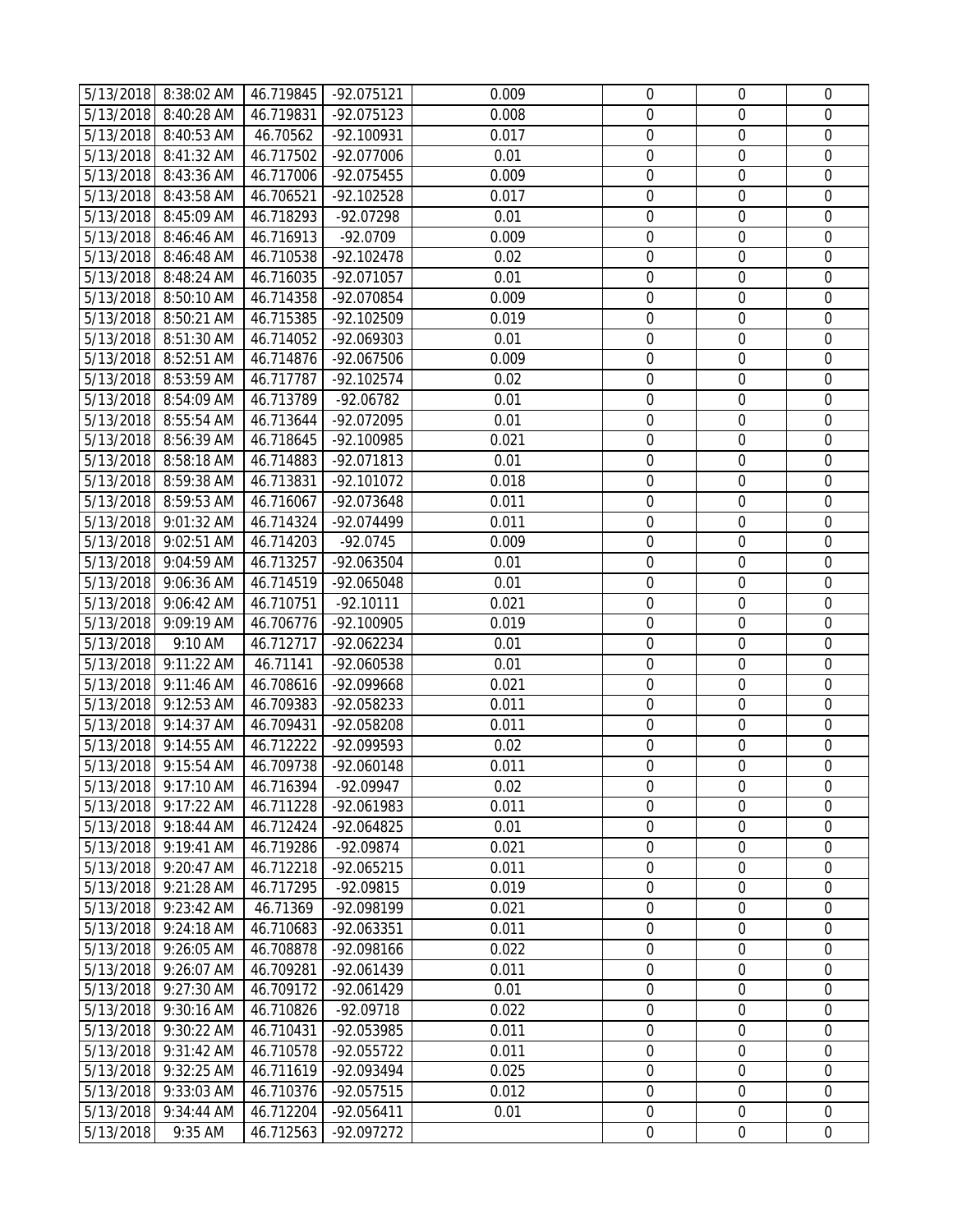|           | 5/13/2018 9:36:17 AM            | 46.712746 | -92.057053  | 0.01  | $\boldsymbol{0}$ | 0                | 0                |
|-----------|---------------------------------|-----------|-------------|-------|------------------|------------------|------------------|
|           | 5/13/2018 9:37:26 AM            | 46.711618 | -92.092868  | 0.021 | $\mathbf 0$      | $\mathbf 0$      | $\mathbf 0$      |
|           | 5/13/2018 9:37:39 AM            | 46.712024 | $-92.0593$  | 0.011 | $\boldsymbol{0}$ | $\mathbf 0$      | $\mathbf 0$      |
| 5/13/2018 | 9:39:30 AM                      | 46.713819 | -92.059455  | 0.011 | $\boldsymbol{0}$ | $\mathbf 0$      | $\mathbf 0$      |
| 5/13/2018 | 9:40:48 AM                      | 46.71498  | -92.060044  | 0.01  | $\boldsymbol{0}$ | $\mathbf 0$      | $\mathbf 0$      |
| 5/13/2018 | 9:41:07 AM                      | 46.711557 | -92.084277  | 0.023 | $\boldsymbol{0}$ | $\boldsymbol{0}$ | $\boldsymbol{0}$ |
| 5/13/2018 | 9:42:03 AM                      | 46.714086 | -92.061307  | 0.011 | $\boldsymbol{0}$ | $\mathbf 0$      | $\mathbf 0$      |
| 5/13/2018 | 9:43:34 AM                      | 46.714855 | -92.062139  | 0.011 | $\boldsymbol{0}$ | $\mathbf 0$      | $\boldsymbol{0}$ |
| 5/13/2018 | 9:43:41 AM                      | 46.712306 | -92.088366  | 0.021 | $\boldsymbol{0}$ | $\mathbf 0$      | $\mathbf 0$      |
|           | 5/13/2018 9:44:51 AM            | 46.715475 | -92.061355  | 0.01  | $\boldsymbol{0}$ | $\mathbf 0$      | $\mathbf 0$      |
| 5/13/2018 | 9:45:54 AM                      | 46.713036 | -92.091942  | 0.021 | $\boldsymbol{0}$ | $\mathbf 0$      | $\mathbf 0$      |
| 5/13/2018 | 9:46:28 AM                      | 46.717701 | -92.063731  | 0.01  | $\boldsymbol{0}$ | $\mathbf 0$      | 0                |
|           | 5/13/2018 9:48:02 AM            | 46.719441 | -92.066325  | 0.01  | $\overline{0}$   | $\mathbf 0$      | $\mathbf 0$      |
| 5/13/2018 | 9:49:10 AM                      | 46.714352 | -92.095985  | 0.021 | $\boldsymbol{0}$ | $\mathbf 0$      | $\mathbf 0$      |
| 5/13/2018 | 9:49:24 AM                      | 46.719592 | -92.066403  | 0.011 | $\boldsymbol{0}$ | $\mathbf 0$      | $\mathbf 0$      |
| 5/13/2018 | 9:50:53 AM                      | 46.720834 | -92.070139  | 0.012 | $\boldsymbol{0}$ | $\mathbf 0$      | $\mathbf 0$      |
| 5/13/2018 | 9:52:42 AM                      | 46.720805 | -92.070154  | 0.012 | $\boldsymbol{0}$ | $\boldsymbol{0}$ | $\boldsymbol{0}$ |
| 5/13/2018 | 9:52:57 AM                      | 46.714265 | -92.089508  | 0.022 | $\boldsymbol{0}$ | $\mathbf 0$      | $\mathbf 0$      |
| 5/13/2018 | 9:55:36 AM                      | 46.715219 | $-92.09243$ | 0.02  | $\boldsymbol{0}$ | $\mathbf 0$      | $\mathbf 0$      |
|           | 5/13/2018 9:56:52 AM            | 46.718249 | -92.066867  | 0.011 | $\boldsymbol{0}$ | $\mathbf 0$      | $\mathbf 0$      |
|           | 5/13/2018 9:58:03 AM            | 46.715789 | -92.096446  | 0.018 | $\boldsymbol{0}$ | $\mathbf 0$      | $\mathbf 0$      |
|           | 5/13/2018 9:58:41 AM            | 46.716794 | -92.064267  | 0.011 | $\boldsymbol{0}$ | $\mathbf 0$      | $\boldsymbol{0}$ |
|           | 5/13/2018 10:00:09 AM           | 46.715299 | -92.062313  | 0.011 | $\boldsymbol{0}$ | $\mathbf 0$      | $\mathbf 0$      |
|           | 5/13/2018 10:03:44 AM           | 46.709616 | -92.052826  | 0.011 | $\overline{0}$   | $\mathbf 0$      | $\mathbf 0$      |
|           | 5/13/2018 10:05:21 AM 46.707711 |           | -92.050568  | 0.01  | $\boldsymbol{0}$ | $\mathbf 0$      | $\mathbf 0$      |
|           | 5/13/2018 10:05:23 AM 46.716005 |           | -92.093648  | 0.019 | $\boldsymbol{0}$ | $\mathbf 0$      | $\mathbf 0$      |
|           | 5/13/2018 10:06:44 AM           | 46.70606  | -92.048443  | 0.01  | $\boldsymbol{0}$ | $\mathbf 0$      | $\mathbf 0$      |
|           | 5/13/2018 10:08:25 AM           | 46.704655 | -92.047047  | 0.01  | $\boldsymbol{0}$ | $\boldsymbol{0}$ | $\boldsymbol{0}$ |
|           | 5/13/2018 10:08:50 AM           | 46.716268 | -92.088094  | 0.017 | $\boldsymbol{0}$ | $\boldsymbol{0}$ | $\mathbf 0$      |
|           | 5/13/2018 10:10:10 AM           | 46.703926 | -92.047615  | 0.01  | $\boldsymbol{0}$ | $\mathbf 0$      | $\mathbf 0$      |
|           | 5/13/2018 10:11:25 AM           | 46.71969  | -92.089795  | 0.019 | $\mathbf 0$      | $\mathbf 0$      | $\mathbf 0$      |
|           | 5/13/2018 10:11:48 AM 46.705928 |           | -92.050055  | 0.009 | $\boldsymbol{0}$ | $\boldsymbol{0}$ | $\boldsymbol{0}$ |
|           | 5/13/2018 10:13:06 AM           | 46.707503 | -92.051877  | 0.011 | $\boldsymbol{0}$ | $\boldsymbol{0}$ | $\boldsymbol{0}$ |
|           | 5/13/2018 10:13:34 AM           | 46.717549 | -92.091979  | 0.02  | $\mathbf 0$      | $\mathbf 0$      | $\overline{0}$   |
|           | 5/13/2018 10:14:30 AM 46.709404 |           | -92.054544  | 0.008 | 0                | $\boldsymbol{0}$ | $\boldsymbol{0}$ |
|           | 5/13/2018 10:15:53 AM 46.708306 |           | -92.054735  | 0.009 | 0                | $\mathbf 0$      | 0                |
|           | 5/13/2018 10:16:55 AM 46.715881 |           | -92.093522  | 0.019 | $\boldsymbol{0}$ | $\mathbf 0$      | $\mathbf 0$      |
|           | 5/13/2018 10:17:48 AM 46.705529 |           | -92.051182  | 0.011 | $\boldsymbol{0}$ | $\mathbf 0$      | $\mathbf 0$      |
|           | 5/13/2018 10:19:29 AM           | 46.719875 | -92.094501  | 0.018 | $\boldsymbol{0}$ | $\boldsymbol{0}$ | $\boldsymbol{0}$ |
|           | 5/13/2018 10:19:41 AM           | 46.703381 | -92.048729  | 0.009 | $\boldsymbol{0}$ | 0                | 0                |
|           | 5/13/2018 10:21:25 AM           | 46.703423 | $-92.05037$ | 0.01  | $\boldsymbol{0}$ | $\mathbf 0$      | $\mathbf 0$      |
|           | 5/13/2018 10:22:15 AM           | 46.715709 | -92.094965  | 0.017 | $\mathbf 0$      | $\mathbf 0$      | $\overline{0}$   |
|           | 5/13/2018 10:23:23 AM           | 46.70511  | -92.052471  | 0.012 | $\boldsymbol{0}$ | $\mathbf 0$      | $\mathbf 0$      |
|           | 5/13/2018 10:24:36 AM           | 46.717773 | -92.096447  | 0.024 | $\boldsymbol{0}$ | $\mathbf 0$      | $\mathbf 0$      |
|           | 5/13/2018 10:24:38 AM           | 46.706675 | -92.054434  | 0.009 | $\boldsymbol{0}$ | $\mathbf 0$      | $\mathbf 0$      |
|           | 5/13/2018 10:25:55 AM           | 46.708016 | -92.056097  | 0.01  | $\boldsymbol{0}$ | $\boldsymbol{0}$ | $\mathbf 0$      |
|           | 5/13/2018 10:26:32 AM           | 46.719827 | -92.096973  | 0.017 | $\mathbf 0$      | $\mathbf 0$      | $\overline{0}$   |
|           | 5/13/2018 10:27:51 AM           | 46.706863 | -92.056891  | 0.008 | $\boldsymbol{0}$ | $\mathbf 0$      | $\mathbf 0$      |
|           | 5/13/2018 10:29:19 AM           | 46.705258 | -92.054624  | 0.009 | $\boldsymbol{0}$ | $\mathbf 0$      | $\mathbf 0$      |
|           | 5/13/2018 10:30:20 AM           | 46.719812 | -92.105536  | 0.019 | $\boldsymbol{0}$ | 0                | $\boldsymbol{0}$ |
|           | 5/13/2018 10:30:35 AM           | 46.70511  | -92.054793  | 0.009 | $\boldsymbol{0}$ | $\boldsymbol{0}$ | 0                |
|           | 5/13/2018 10:32:03 AM           | 46.702205 | -92.050894  | 0.01  | $\boldsymbol{0}$ | $\mathbf 0$      | $\mathbf 0$      |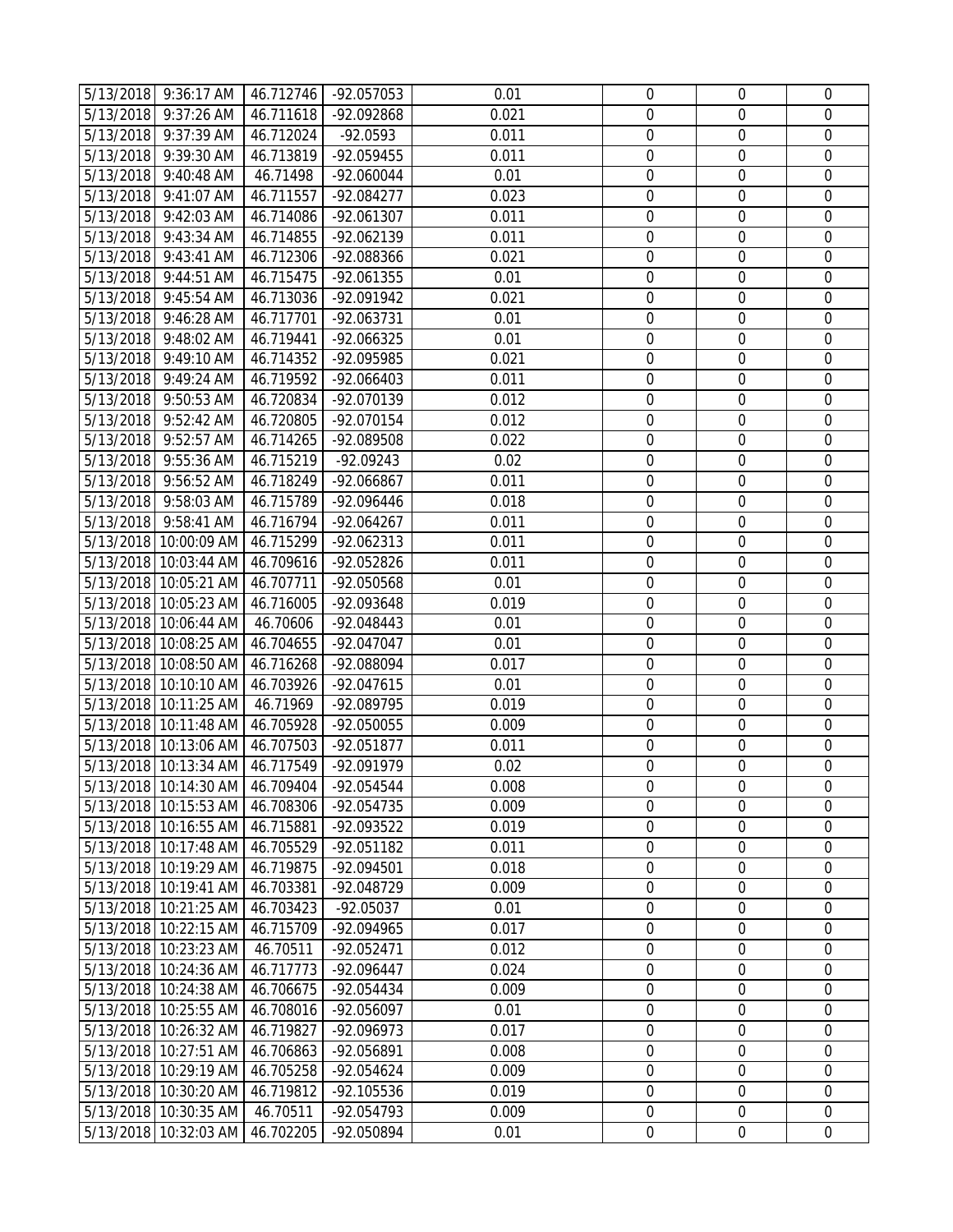|           | 5/13/2018 10:32:23 AM 46.716125 |           | -92.105531   | 0.019 | $\overline{0}$   | 0                | 0                |
|-----------|---------------------------------|-----------|--------------|-------|------------------|------------------|------------------|
|           | 5/13/2018 10:33:38 AM 46.701584 |           | -92.051689   | 0.009 | $\boldsymbol{0}$ | 0                | $\mathbf 0$      |
|           | 5/13/2018 10:34:38 AM 46.711951 |           | -92.105535   | 0.02  | $\mathbf 0$      | $\mathbf 0$      | $\mathbf 0$      |
|           | 5/13/2018 10:35:01 AM 46.703279 |           | -92.053651   | 0.008 | $\boldsymbol{0}$ | $\mathbf 0$      | $\mathbf 0$      |
|           | 5/13/2018 10:36:21 AM 46.704592 |           | -92.05549    | 0.009 | $\boldsymbol{0}$ | $\mathbf 0$      | $\mathbf 0$      |
|           | 5/13/2018 10:36:42 AM           | 46.708389 | -92.105563   | 0.018 | $\boldsymbol{0}$ | $\mathbf 0$      | $\mathbf 0$      |
|           | 5/13/2018 10:37:52 AM           | 46.706563 | -92.057993   | 0.008 | $\boldsymbol{0}$ | $\boldsymbol{0}$ | $\mathbf 0$      |
|           | 5/13/2018 10:38:20 AM           | 46.708886 | -92.107117   | 0.019 | $\mathbf 0$      | $\mathbf 0$      | $\mathbf 0$      |
|           | 5/13/2018 10:40:12 AM 46.712093 |           | -92.106989   | 0.02  | $\boldsymbol{0}$ | $\mathbf 0$      | $\mathbf 0$      |
|           | 5/13/2018 10:40:53 AM 46.704893 |           | -92.059581   | 0.01  | $\boldsymbol{0}$ | $\mathbf 0$      | $\mathbf 0$      |
|           | 5/13/2018 10:42:05 AM           | 46.71431  | -92.106931   | 0.025 | $\boldsymbol{0}$ | $\boldsymbol{0}$ | $\boldsymbol{0}$ |
|           | 5/13/2018 10:42:14 AM 46.703277 |           | -92.057432   | 0.009 | $\boldsymbol{0}$ | $\mathbf 0$      | $\mathbf 0$      |
|           | 5/13/2018 10:43:27 AM           | 46.701822 | $-92.055677$ | 0.009 | $\boldsymbol{0}$ | $\boldsymbol{0}$ | $\mathbf 0$      |
|           | 5/13/2018 10:43:44 AM 46.716418 |           | -92.107032   | 0.019 | $\mathbf 0$      | $\mathbf 0$      | $\mathbf 0$      |
|           | 5/13/2018 10:44:45 AM 46.701817 |           | -92.055674   | 0.008 | $\boldsymbol{0}$ | $\mathbf 0$      | $\mathbf 0$      |
|           | 5/13/2018 10:45:04 AM 46.716427 |           | -92.107051   | 0.02  | $\boldsymbol{0}$ | $\mathbf 0$      | $\mathbf 0$      |
|           | 5/13/2018 10:46:25 AM           | 46.70023  | -92.055401   | 0.008 | $\boldsymbol{0}$ | $\mathbf 0$      | $\mathbf 0$      |
|           | 5/13/2018 10:47:51 AM 46.702016 |           | -92.057533   | 0.008 | $\boldsymbol{0}$ | $\boldsymbol{0}$ | 0                |
|           | 5/13/2018 10:49:09 AM 46.703416 |           | -92.05932    | 0.007 | $\mathbf 0$      | $\mathbf 0$      | $\mathbf 0$      |
|           | 5/13/2018 10:49:49 AM           | 46.71924  | -92.106958   | 0.019 | $\boldsymbol{0}$ | $\mathbf 0$      | $\mathbf 0$      |
|           | 5/13/2018 10:51:04 AM 46.703915 |           | -92.062446   | 0.007 | $\boldsymbol{0}$ | $\mathbf 0$      | $\mathbf 0$      |
|           | 5/13/2018 10:54:16 AM 46.700191 |           | -92.058263   | 0.009 | $\boldsymbol{0}$ | $\mathbf 0$      | $\mathbf 0$      |
|           | 5/13/2018 10:54:53 AM           | 46.71988  | $-92.120462$ | 0.016 | $\boldsymbol{0}$ | $\mathbf 0$      | $\mathbf 0$      |
|           | 5/13/2018 10:55:40 AM 46.698558 |           | -92.058271   | 0.008 | $\boldsymbol{0}$ | 0                | $\mathbf 0$      |
|           | 5/13/2018 10:56:39 AM 46.719357 |           | -92.118768   | 0.018 | $\boldsymbol{0}$ | $\mathbf 0$      | $\mathbf 0$      |
|           | 5/13/2018 10:58:37 AM 46.720093 |           | -92.115792   | 0.018 | $\boldsymbol{0}$ | $\mathbf 0$      | $\mathbf 0$      |
|           | 5/13/2018 11:01:31 AM           | 46.718492 | -92.114649   | 0.019 | $\boldsymbol{0}$ | $\mathbf 0$      | $\mathbf 0$      |
|           | 5/13/2018 11:03:33 AM           | 46.718294 | -92.116594   | 0.015 | $\boldsymbol{0}$ | $\mathbf 0$      | $\mathbf 0$      |
|           | 5/13/2018 11:05:43 AM           | 46.718385 | $-92.119573$ | 0.016 | $\boldsymbol{0}$ | $\boldsymbol{0}$ | $\mathbf 0$      |
|           | 5/13/2018 11:08:29 AM           | 46.718231 | $-92.12287$  | 0.017 | $\mathbf 0$      | $\mathbf 0$      | $\mathbf 0$      |
|           | 5/13/2018 11:10:21 AM 46.719384 |           | -92.124003   | 0.016 | $\mathbf 0$      | $\mathbf 0$      | $\mathbf 0$      |
|           | 5/13/2018 11:12:08 AM           | 46.71908  | $-92.121778$ | 0.015 | $\boldsymbol{0}$ | $\mathbf 0$      | $\mathbf 0$      |
|           | 5/13/2018 11:13:49 AM 46.717061 |           | -92.121362   | 0.017 | $\boldsymbol{0}$ | $\mathbf 0$      | $\overline{0}$   |
|           | 5/13/2018 11:14:40 AM 46.696762 |           | -92.036686   | 0.008 | $\mathbf 0$      | $\mathbf 0$      | $\overline{0}$   |
|           | 5/13/2018 11:15:46 AM 46.695723 |           | -92.038129   | 0.008 | 0                | 0                | 0                |
|           | 5/13/2018 11:16:46 AM           | 46.716962 | -92.120021   | 0.019 | $\overline{0}$   | $\Omega$         | 0                |
|           | 5/13/2018 11:16:57 AM           | 46.694776 | -92.038381   | 0.007 | $\mathbf 0$      | $\overline{0}$   | $\overline{0}$   |
|           | 5/13/2018 11:18:09 AM           | 46.694143 | -92.038513   |       | $\boldsymbol{0}$ | $\mathbf 0$      | $\mathbf 0$      |
|           | 5/13/2018 11:19:08 AM           | 46.71703  | -92.116732   | 0.015 | $\boldsymbol{0}$ | $\mathbf 0$      | $\mathbf 0$      |
|           | 5/13/2018 11:19:27 AM           | 46.694432 | -92.039373   | 0.008 | $\boldsymbol{0}$ | 0                | $\mathbf 0$      |
|           | 5/13/2018 11:21:05 AM           | 46.71602  | $-92.114722$ | 0.016 | $\mathbf 0$      | $\mathbf 0$      | $\mathbf 0$      |
|           | 5/13/2018 11:21:49 AM           | 46.691284 | -92.044062   | 0.009 | $\mathbf 0$      | $\mathbf 0$      | 0                |
| 5/13/2018 | 11:23 AM                        | 46.715975 | -92.118582   | 0.015 | $\mathbf 0$      | 0                | $\mathbf 0$      |
|           | 5/13/2018 11:23:37 AM           | 46.690272 | -92.042289   | 0.008 | $\boldsymbol{0}$ | $\mathbf 0$      | $\mathbf 0$      |
|           | 5/13/2018 11:25:04 AM           | 46.716041 | -92.122705   | 0.016 | $\boldsymbol{0}$ | 0                | $\mathbf 0$      |
|           | 5/13/2018 11:25:13 AM           | 46.692177 | -92.043305   | 0.015 | $\boldsymbol{0}$ | $\boldsymbol{0}$ | 0                |
|           | 5/13/2018 11:27:09 AM           | 46.714967 | $-92.124571$ | 0.014 | $\boldsymbol{0}$ | $\mathbf 0$      | $\mathbf 0$      |
|           | 5/13/2018 11:27:12 AM           | 46.694111 | -92.042119   | 0.006 | $\mathbf 0$      | $\mathbf 0$      | $\overline{0}$   |
|           | 5/13/2018 11:28:42 AM           | 46.69593  | $-92.04427$  | 0.008 | $\boldsymbol{0}$ | $\mathbf 0$      | $\mathbf 0$      |
|           | 5/13/2018 11:29:11 AM           | 46.714812 | $-92.122136$ | 0.017 | $\mathbf 0$      | $\mathbf 0$      | $\mathbf 0$      |
|           | 5/13/2018 11:31:15 AM           | 46.714765 | $-92.1183$   | 0.014 | $\boldsymbol{0}$ | $\mathbf 0$      | $\mathbf 0$      |
|           | 5/13/2018 11:31:34 AM           | 46.697148 | -92.045834   | 0.007 | $\boldsymbol{0}$ | $\mathbf 0$      | $\mathbf 0$      |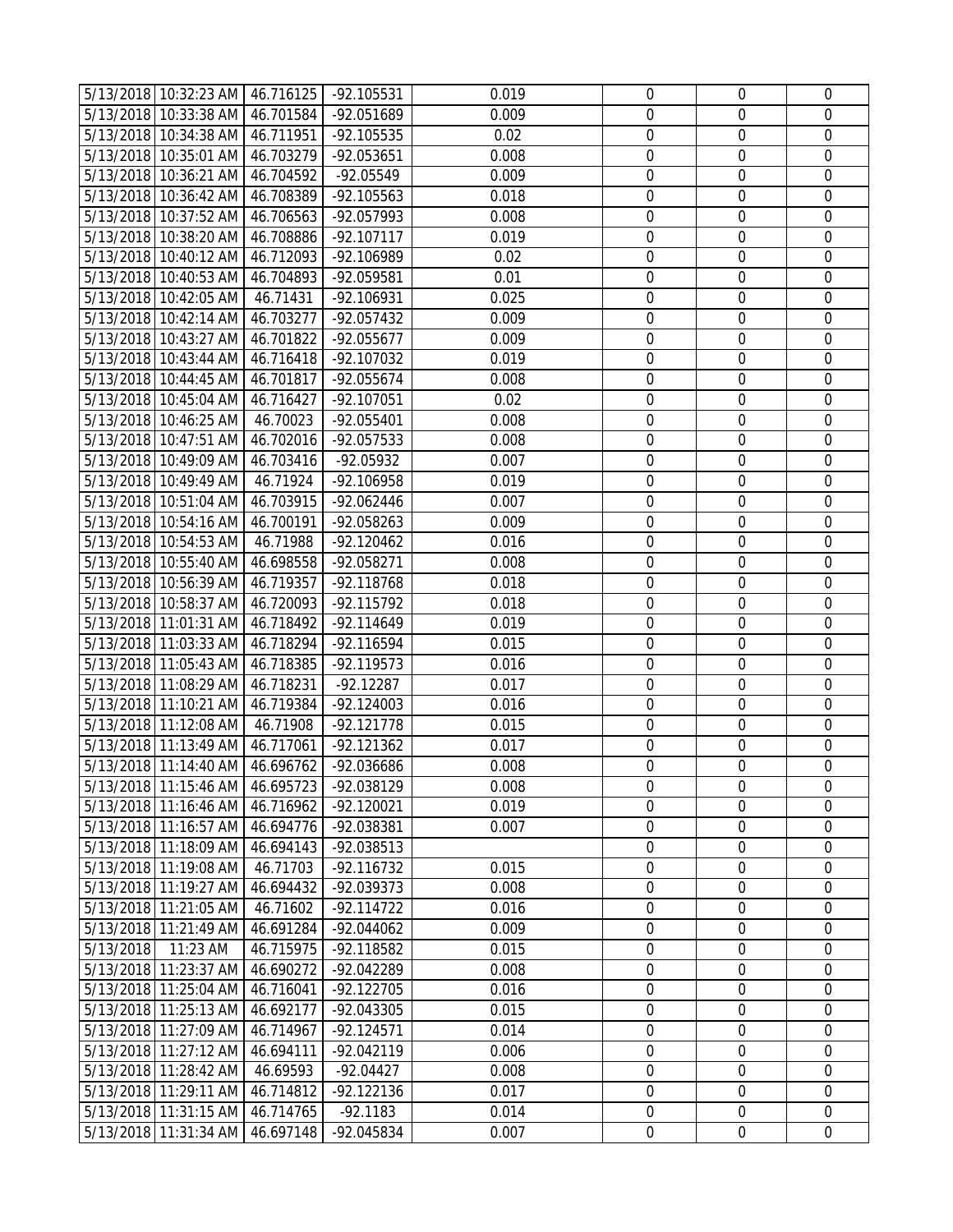|                        | 5/13/2018 11:32:54 AM 46.698554 |                       | $-92.04779$                  | 0.006          | $\boldsymbol{0}$                     | 0                     | 0                               |
|------------------------|---------------------------------|-----------------------|------------------------------|----------------|--------------------------------------|-----------------------|---------------------------------|
|                        | 5/13/2018 11:32:58 AM           | 46.714631             | -92.115095                   | 0.013          | $\boldsymbol{0}$                     | 0                     | $\mathbf 0$                     |
|                        | 5/13/2018 2:31:50 PM            | 46.673569             | -92.097153                   |                | $\boldsymbol{0}$                     | $\mathbf 0$           | $\mathbf 0$                     |
| 5/13/2018              | 2:34:25 PM                      | 46.674765             | -92.096678                   | 0.007          | $\boldsymbol{0}$                     | $\mathbf 0$           | $\mathbf 0$                     |
| 5/13/2018              | 2:36:18 PM                      | 46.672317             | -92.096745                   | 0.006          | $\boldsymbol{0}$                     | $\mathbf 0$           | $\mathbf 0$                     |
| 5/13/2018              | 2:36:53 PM                      | 46.713136             | -92.116364                   | 0.009          | $\boldsymbol{0}$                     | $\boldsymbol{0}$      | $\boldsymbol{0}$                |
| 5/13/2018              | 2:38:08 PM                      | 46.671733             | -92.098106                   | 0.011          | $\boldsymbol{0}$                     | $\boldsymbol{0}$      | $\mathbf 0$                     |
| 5/13/2018              | 2:39:01 PM                      | 46.670075             | -92.09853                    | 0.018          | $\boldsymbol{0}$                     | $\mathbf 0$           | $\mathbf 0$                     |
| 5/13/2018              | 2:40:42 PM                      | 46.669778             | -92.099771                   | 0.012          | $\boldsymbol{0}$                     | $\mathbf 0$           | $\mathbf 0$                     |
| 5/13/2018              | 2:41:40 PM                      | 46.671373             | -92.099647                   | 0.005          | $\boldsymbol{0}$                     | $\mathbf 0$           | $\mathbf 0$                     |
| 5/13/2018              | 2:42:26 PM                      | 46.710969             | -92.116272                   | 0.009          | $\boldsymbol{0}$                     | $\boldsymbol{0}$      | $\boldsymbol{0}$                |
| 5/13/2018              | 2:43:28 PM                      | 46.671276             | -92.099643                   | 0.006          | $\boldsymbol{0}$                     | 0                     | $\mathbf 0$                     |
| 5/13/2018              | 2:44:49 PM                      | 46.674538             | -92.099903                   | 0.005          | $\boldsymbol{0}$                     | $\boldsymbol{0}$      | $\mathbf 0$                     |
| 5/13/2018              | 2:45:20 PM                      | 46.708225             | -92.117637                   | 0.008          | $\boldsymbol{0}$                     | $\mathbf 0$           | $\mathbf 0$                     |
| 5/13/2018              | 2:45:54 PM                      | 46.674782             | $-92.101253$                 | 0.005          | $\boldsymbol{0}$                     | $\mathbf 0$           | $\mathbf 0$                     |
| 5/13/2018              | 2:47:06 PM                      | 46.673665             | -92.101394                   | 0.006          | $\boldsymbol{0}$                     | $\mathbf 0$           | $\mathbf 0$                     |
| 5/13/2018              | 2:48:18 PM                      | 46.71145              | -92.117728                   | 0.008          | $\boldsymbol{0}$                     | $\boldsymbol{0}$      | $\boldsymbol{0}$                |
| 5/13/2018              | 2:48:31 PM                      | 46.670672             | -92.101231                   | 0.005          | $\boldsymbol{0}$                     | $\boldsymbol{0}$      | $\mathbf 0$                     |
| 5/13/2018              | 2:50:35 PM                      | 46.669229             | $-92.10137$                  | 0.006          | $\boldsymbol{0}$                     | $\mathbf 0$           | $\mathbf 0$                     |
| 5/13/2018              | 2:51:01 PM                      | 46.712715             | -92.118225                   | 0.01           | $\boldsymbol{0}$                     | $\mathbf 0$           | $\mathbf 0$                     |
| 5/13/2018              | 2:52:13 PM                      | 46.669068             | -92.101315                   | 0.007          | $\boldsymbol{0}$                     | $\boldsymbol{0}$      | $\mathbf 0$                     |
| 5/13/2018              | 2:53:22 PM                      | 46.664848             | -92.101307                   | 0.007          | $\boldsymbol{0}$                     | $\mathbf 0$           | $\mathbf 0$                     |
| 5/13/2018              | 2:53:22 PM                      | 46.711223             | -92.119177                   | 0.009          | $\boldsymbol{0}$                     | 0                     | $\mathbf 0$                     |
| 5/13/2018              | 2:54:23 PM                      | 46.663049             | $-92.101471$                 | 0.007          | $\boldsymbol{0}$                     | $\boldsymbol{0}$      | $\mathbf 0$                     |
| 5/13/2018              | 2:55:17 PM                      | 46.707097             | $-92.11926$                  | 0.009          | $\boldsymbol{0}$                     | $\mathbf 0$           | $\mathbf 0$                     |
| 5/13/2018              | 2:55:25 PM                      | 46.661329             | -92.101588                   | 0.006          | $\boldsymbol{0}$                     | $\mathbf 0$           | $\mathbf 0$                     |
| 5/13/2018              | 2:56:44 PM                      | 46.659635             | -92.101382                   | 0.009          | $\boldsymbol{0}$                     | $\boldsymbol{0}$      | $\boldsymbol{0}$                |
| 5/13/2018              | 2:56:59 PM                      | 46.707588             | -92.120547                   | 0.009          | $\boldsymbol{0}$                     | $\boldsymbol{0}$      | $\boldsymbol{0}$                |
| 5/13/2018              | 2:57:45 PM                      | 46.657673             | -92.101782                   | 0.007          | $\boldsymbol{0}$                     | $\boldsymbol{0}$      | $\mathbf 0$                     |
| 5/13/2018              | 2:59:01 PM                      | 46.656945             | -92.102366                   | 0.006          | $\boldsymbol{0}$                     | $\mathbf 0$           | $\mathbf 0$                     |
| 5/13/2018              | 2:59:31 PM                      | 46.711269             | -92.119248                   | 0.01           | $\boldsymbol{0}$                     | $\mathbf 0$           | 0                               |
| 5/13/2018              | 3:00:21 PM                      | 46.659429             | -92.102706                   | 0.005          | $\boldsymbol{0}$                     | $\mathbf 0$           | $\mathbf 0$                     |
| 5/13/2018              | 3:01:28 PM                      | 46.712499             | $-92.121241$                 | 0.009          | $\boldsymbol{0}$                     | $\boldsymbol{0}$      | $\boldsymbol{0}$                |
| 5/13/2018              | 3:01:39 PM                      | 46.661627             | -92.102786                   | 0.006          | $\boldsymbol{0}$                     | $\mathbf 0$           | $\mathbf 0$                     |
|                        | 5/13/2018 3:03:02 PM            | 46.663242             | -92.102872                   | 0.007          | 0                                    | 0                     | 0                               |
| 5/13/2018              | 3:04:06 PM                      | 46.665029             | $-92.102653$                 | 0.007          | 0                                    | $\Omega$              | 0                               |
| 5/13/2018              | 3:04:12 PM                      | 46.710683             | $-92.12409$                  | 0.013          | $\mathbf 0$                          | $\mathbf 0$           | 0                               |
| 5/13/2018              | 3:05:41 PM                      | 46.668104             | -92.101277                   | 0.003          | $\boldsymbol{0}$                     | $\mathbf 0$           | 0                               |
| 5/13/2018              | 3:06:03 PM                      | 46.712334             | -92.124391                   | 0.013          | $\boldsymbol{0}$                     | 0                     | 0                               |
| 5/13/2018              | 3:07:08 PM                      | 46.667102             | -92.102837                   | 0.006          | $\boldsymbol{0}$                     | 0                     | 0                               |
| 5/13/2018              | 3:08:39 PM                      | 46.66883              | -92.102782                   | 0.006          | $\mathbf 0$                          | $\mathbf 0$           | $\mathbf 0$                     |
| 5/13/2018              | 3:10:02 PM                      | 46.671395             | -92.102666                   | 0.01           | $\boldsymbol{0}$                     | 0                     | 0                               |
| 5/13/2018              | 3:11:44 PM                      | 46.673236             | $-92.103061$<br>$-92.102773$ | 0.007<br>0.006 | $\boldsymbol{0}$<br>$\boldsymbol{0}$ | 0<br>$\mathbf 0$      | 0<br>$\mathbf 0$                |
| 5/13/2018              | 3:13:10 PM                      | 46.675532             |                              |                |                                      |                       |                                 |
| 5/13/2018<br>5/13/2018 | 3:15:08 PM<br>3:16:39 PM        | 46.676905<br>46.67491 | -92.103579<br>-92.103519     | 0.006<br>0.011 | $\boldsymbol{0}$<br>$\boldsymbol{0}$ | $\boldsymbol{0}$<br>0 | $\boldsymbol{0}$<br>$\mathbf 0$ |
| 5/13/2018              | 3:17:40 PM                      | 46.674552             | -92.103411                   | 0.005          | $\boldsymbol{0}$                     | $\mathbf 0$           | 0                               |
| 5/13/2018              | 3:18:34 PM                      | 46.673038             | -92.103662                   | 0.007          | $\boldsymbol{0}$                     | $\mathbf 0$           | 0                               |
| 5/13/2018              | 3:22:30 PM                      | 46.676086             | -92.105832                   | 0.006          | $\boldsymbol{0}$                     | $\mathbf 0$           | $\mathbf 0$                     |
| 5/13/2018              | 3:23:55 PM                      | 46.674145             | -92.105742                   | 0.007          | $\boldsymbol{0}$                     | 0                     | 0                               |
| 5/13/2018              | 3:25:17 PM                      | 46.672893             | -92.105819                   | 0.006          | $\boldsymbol{0}$                     | 0                     | 0                               |
| 5/13/2018              | 3:26:55 PM                      | 46.670523             | -92.105985                   | 0.01           | $\boldsymbol{0}$                     | $\boldsymbol{0}$      | $\mathbf 0$                     |
|                        |                                 |                       |                              |                |                                      |                       |                                 |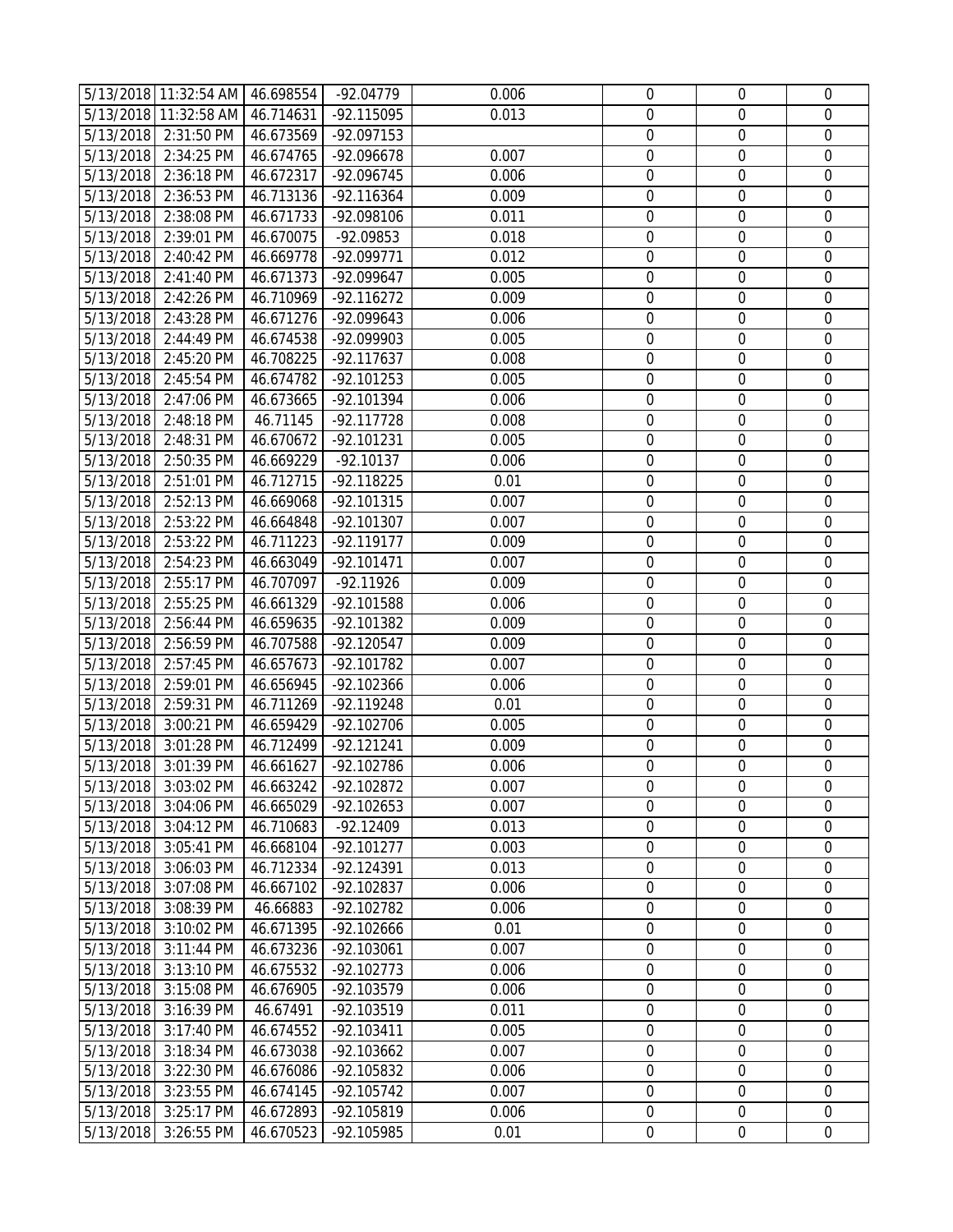| 5/13/2018              | 3:27:42 PM           | 46.721821              | $-92.10521$  | 0.01  | $\boldsymbol{0}$ | 0                | 0                |
|------------------------|----------------------|------------------------|--------------|-------|------------------|------------------|------------------|
| 5/13/2018              | 3:28:07 PM           | 46.669462              | -92.106314   | 0.008 | $\boldsymbol{0}$ | 0                | $\mathbf 0$      |
| 5/13/2018              | 3:29:11 PM           | 46.668657              | -92.105704   | 0.006 | $\boldsymbol{0}$ | $\mathbf 0$      | $\mathbf 0$      |
| 5/13/2018              | 3:29:26 PM           | 46.724953              | -92.105431   | 0.01  | $\boldsymbol{0}$ | 0                | $\mathbf 0$      |
| 5/13/2018              | 3:31:15 PM           | 46.727972              | -92.105031   | 0.008 | $\boldsymbol{0}$ | $\mathbf 0$      | $\mathbf 0$      |
| 5/13/2018              | 3:31:41 PM           | 46.664822              | -92.107474   | 0.006 | $\boldsymbol{0}$ | $\mathbf 0$      | $\boldsymbol{0}$ |
| 5/13/2018              | 3:33:21 PM           | 46.725745              | -92.102534   | 0.009 | $\boldsymbol{0}$ | $\boldsymbol{0}$ | $\mathbf 0$      |
| 5/13/2018              | 3:33:39 PM           | 46.666727              | -92.107079   | 0.007 | $\boldsymbol{0}$ | $\mathbf 0$      | $\mathbf 0$      |
| 5/13/2018              | 3:34:42 PM           | 46.668294              | -92.107183   | 0.006 | $\boldsymbol{0}$ | $\mathbf 0$      | $\mathbf 0$      |
| 5/13/2018              | 3:35:11 PM           | 46.722016              | -92.101807   | 0.009 | $\boldsymbol{0}$ | $\mathbf 0$      | $\mathbf 0$      |
| 5/13/2018              | 3:36:14 PM           | 46.671044              | $-92.107143$ | 0.006 | $\boldsymbol{0}$ | $\boldsymbol{0}$ | $\boldsymbol{0}$ |
| 5/13/2018              | 3:36:48 PM           | 46.722041              | -92.099263   | 0.008 | $\boldsymbol{0}$ | 0                | $\mathbf 0$      |
| 5/13/2018              | 3:37:35 PM           | 46.673338              | $-92.10736$  | 0.012 | $\boldsymbol{0}$ | $\boldsymbol{0}$ | $\mathbf 0$      |
| 5/13/2018              | 3:39:07 PM           | 46.675996              | $-92.107212$ | 0.006 | $\boldsymbol{0}$ | $\mathbf 0$      | $\mathbf 0$      |
| 5/13/2018              | 3:39:47 PM           | 46.72496               | -92.099342   | 0.01  | $\boldsymbol{0}$ | $\mathbf 0$      | $\mathbf 0$      |
| 5/13/2018              | 3:40:03 PM           | 46.67605               | -92.105818   | 0.008 | $\boldsymbol{0}$ | $\mathbf 0$      | $\mathbf 0$      |
| 5/13/2018              | 3:41:10 PM           | 46.673603              | $-92.10577$  | 0.006 | $\boldsymbol{0}$ | $\mathbf 0$      | $\boldsymbol{0}$ |
| 5/13/2018              | 3:42:13 PM           | 46.72569               | $-92.10106$  | 0.011 | $\boldsymbol{0}$ | $\boldsymbol{0}$ | $\mathbf 0$      |
| 5/13/2018              | 3:42:43 PM           | 46.670098              | -92.105753   | 0.006 | $\boldsymbol{0}$ | $\mathbf 0$      | $\mathbf 0$      |
| 5/13/2018              | 3:43:53 PM           | 46.669329              | -92.105864   | 0.005 | $\boldsymbol{0}$ | $\mathbf 0$      | $\mathbf 0$      |
| 5/13/2018              | 3:44:48 PM           | 46.721725              | -92.100918   | 0.009 | $\boldsymbol{0}$ | $\mathbf 0$      | $\mathbf 0$      |
| 5/13/2018              | 3:44:57 PM           | 46.666318              | -92.105835   | 0.007 | $\boldsymbol{0}$ | $\mathbf 0$      | $\mathbf 0$      |
| 5/13/2018              | 3:46:16 PM           | 46.665741              | $-92.10469$  | 0.006 | $\boldsymbol{0}$ | 0                | $\mathbf 0$      |
| 5/13/2018              | 3:47:21 PM           | 46.722519              | -92.09786    | 0.013 | $\boldsymbol{0}$ | 0                | $\mathbf 0$      |
| 5/13/2018              | 3:48:41 PM           | 46.680844              | -92.104029   | 0.006 | $\boldsymbol{0}$ | $\mathbf 0$      | $\mathbf 0$      |
| 5/13/2018              | 3:49:07 PM           | 46.725605              | -92.097635   | 0.013 | $\boldsymbol{0}$ | $\mathbf 0$      | $\mathbf 0$      |
| 5/13/2018              | 3:49:44 PM           | 46.684649              | -92.101067   | 0.005 | $\boldsymbol{0}$ | $\boldsymbol{0}$ | $\boldsymbol{0}$ |
| 5/13/2018              | 3:50:40 PM           | 46.72659               | -92.095914   | 0.009 | $\boldsymbol{0}$ | $\mathbf 0$      | $\boldsymbol{0}$ |
|                        | 3:51:10 PM           |                        | -92.097912   | 0.005 | $\boldsymbol{0}$ | $\boldsymbol{0}$ | $\mathbf 0$      |
| 5/13/2018<br>5/13/2018 | 3:52:43 PM           | 46.680231<br>46.678415 | -92.098496   | 0.004 | $\boldsymbol{0}$ | $\mathbf 0$      | $\mathbf 0$      |
| 5/13/2018              | 3:52:45 PM           | 46.726508              | $-92.09013$  | 0.011 | $\boldsymbol{0}$ | $\mathbf 0$      | 0                |
| 5/13/2018              | 3:54:04 PM           | 46.677798              | -92.099854   | 0.006 | $\boldsymbol{0}$ | $\mathbf 0$      | $\mathbf 0$      |
| 5/13/2018              | 3:54:49 PM           | 46.725244              | -92.088096   | 0.009 | $\boldsymbol{0}$ | $\mathbf 0$      | $\boldsymbol{0}$ |
| 5/13/2018              | 3:56:47 PM           | 46.725303              | -92.091995   | 0.011 | $\boldsymbol{0}$ | $\mathbf 0$      | $\mathbf 0$      |
|                        | 5/13/2018 3:57:48 PM | 46.668383              | -92.098366   | 0.007 | 0                | 0                | 0                |
| 5/13/2018              | 3:58:39 PM           | 46.666687              | -92.098303   | 0.006 | 0                | $\Omega$         | 0                |
| 5/13/2018              | 3:59:06 PM           | 46.725078              | -92.096389   | 0.011 | $\mathbf 0$      | $\mathbf 0$      | 0                |
| 5/13/2018              | 3:59:45 PM           | 46.666202              | -92.096591   | 0.011 | $\boldsymbol{0}$ | $\boldsymbol{0}$ | 0                |
| 5/13/2018              | 4:00:58 PM           | 46.724326              | -92.094089   | 0.011 | $\boldsymbol{0}$ | 0                | 0                |
| 5/13/2018              | 4:01:59 PM           | 46.668995              | -92.095422   | 0.005 | $\boldsymbol{0}$ | 0                | 0                |
| 5/13/2018              | 4:02:44 PM           | 46.723293              | -92.094435   | 0.009 | $\mathbf 0$      | $\mathbf 0$      | $\mathbf 0$      |
| 5/13/2018              | 4:02:56 PM           | 46.666996              | -92.09544    | 0.005 | $\boldsymbol{0}$ | 0                | 0                |
| 5/13/2018              | 4:04:42 PM           | 46.722522              | -92.096363   | 0.009 | $\boldsymbol{0}$ | 0                | 0                |
| 5/13/2018              | 4:04:59 PM           | 46.668481              | -92.092418   | 0.009 | $\boldsymbol{0}$ | $\mathbf 0$      | $\mathbf 0$      |
| 5/13/2018              | 4:05:59 PM           | 46.668611              | -92.092877   | 0.007 | 0                | 0                | $\boldsymbol{0}$ |
| 5/13/2018              | 4:06:53 PM           | 46.721828              | -92.093623   | 0.009 | $\boldsymbol{0}$ | $\boldsymbol{0}$ | $\mathbf 0$      |
| 5/13/2018              | 4:07:53 PM           | 46.669305              | -92.081458   | 0.006 | $\boldsymbol{0}$ | $\mathbf 0$      | 0                |
| 5/13/2018              | 4:08:55 PM           | 46.668695              | -92.078984   | 0.009 | $\boldsymbol{0}$ | 0                | 0                |
| 5/13/2018              | 4:09:03 PM           | 46.72297               | -92.092067   | 0.009 | $\boldsymbol{0}$ | $\mathbf 0$      | 0                |
| 5/13/2018              | 4:10:34 PM           | 46.666286              | -92.079595   | 0.006 | $\boldsymbol{0}$ | 0                | 0                |
| 5/13/2018              | 4:10:47 PM           | 46.724209              | -92.088543   | 0.009 | $\boldsymbol{0}$ | 0                | 0                |
| 5/13/2018              | 4:12:17 PM           | 46.669576              | -92.075069   | 0.006 | $\boldsymbol{0}$ | $\boldsymbol{0}$ | $\mathbf 0$      |
|                        |                      |                        |              |       |                  |                  |                  |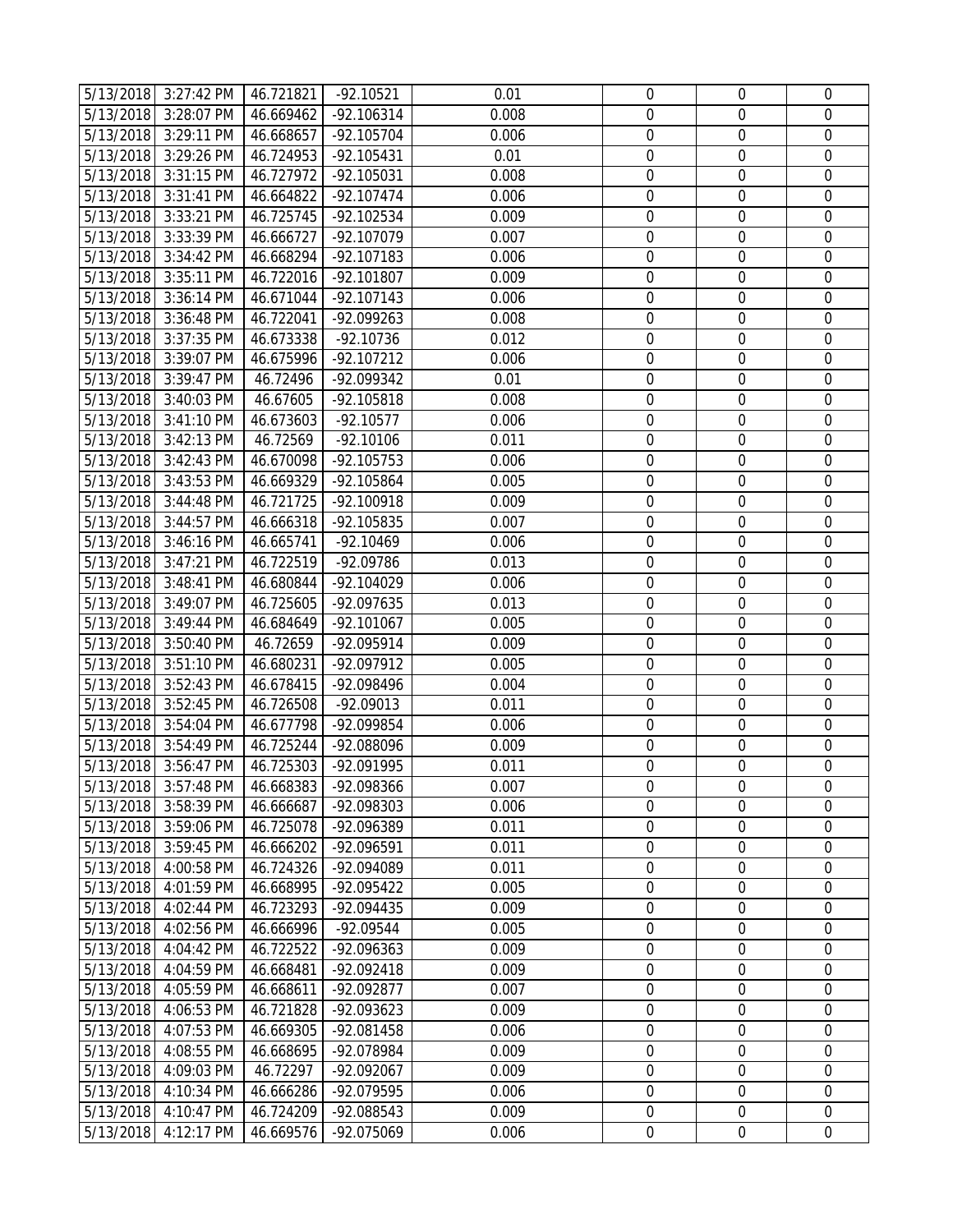| 5/13/2018 4:12:32 PM<br>0.007<br>4:13:29 PM<br>$\mathbf 0$<br>5/13/2018<br>46.66953<br>-92.071868<br>0.005<br>$\boldsymbol{0}$<br>0<br>$\mathbf 0$<br>5/13/2018<br>4:14:17 PM<br>46.721813<br>$-92.08514$<br>0.009<br>$\boldsymbol{0}$<br>$\mathbf 0$<br>4:15:06 PM<br>46.667919<br>0.006<br>$\boldsymbol{0}$<br>$\mathbf 0$<br>$\mathbf 0$<br>5/13/2018<br>-92.074547<br>$\boldsymbol{0}$<br>$\mathbf 0$<br>$\mathbf 0$<br>5/13/2018<br>4:15:51 PM<br>46.723025<br>0.01<br>-92.084011<br>5/13/2018<br>4:16:30 PM<br>-92.076439<br>$\boldsymbol{0}$<br>$\mathbf 0$<br>$\boldsymbol{0}$<br>46.66819<br>0.006<br>4:17:52 PM<br>$\boldsymbol{0}$<br>$\boldsymbol{0}$<br>$\mathbf 0$<br>5/13/2018<br>46.724264<br>-92.085933<br>0.01<br>$\boldsymbol{0}$<br>$\mathbf 0$<br>$\mathbf 0$<br>5/13/2018<br>4:18:41 PM<br>46.669674<br>-92.068073<br>0.005<br>5/13/2018<br>4:20:24 PM<br>46.729109<br>0.009<br>$\boldsymbol{0}$<br>$\mathbf 0$<br>$\mathbf 0$<br>-92.087847<br>$\boldsymbol{0}$<br>$\mathbf 0$<br>5/13/2018<br>4:22:02 PM<br>0.01<br>$\mathbf 0$<br>46.729095<br>-92.092442<br>$\boldsymbol{0}$<br>5/13/2018<br>4:24:06 PM<br>46.729133<br>0.009<br>$\boldsymbol{0}$<br>$\boldsymbol{0}$<br>-92.097431<br>5/13/2018<br>$\boldsymbol{0}$<br>0<br>$\mathbf 0$<br>4:24:34 PM<br>46.674508<br>-92.040084<br>0.006<br>5/13/2018<br>4:25:36 PM<br>46.67667<br>$-92.03758$<br>0.005<br>$\boldsymbol{0}$<br>$\mathbf 0$<br>$\boldsymbol{0}$<br>5/13/2018<br>$\mathbf 0$<br>4:26:20 PM<br>46.729112<br>-92.099682<br>0.009<br>$\boldsymbol{0}$<br>$\mathbf 0$<br>5/13/2018<br>4:27:27 PM<br>46.680873<br>-92.038351<br>0.007<br>$\boldsymbol{0}$<br>$\mathbf 0$<br>$\overline{0}$<br>$\mathbf 0$<br>5/13/2018<br>4:27:52 PM<br>46.729198<br>$\boldsymbol{0}$<br>$\mathbf 0$<br>-92.103422<br>0.01<br>5/13/2018<br>4:28:52 PM<br>46.683666<br>$\boldsymbol{0}$<br>$\mathbf 0$<br>$\boldsymbol{0}$<br>-92.033869<br>0.006<br>$\boldsymbol{0}$<br>$\boldsymbol{0}$<br>$\mathbf 0$<br>5/13/2018<br>4:29:26 PM<br>46.730168<br>$-92.10285$<br>0.009<br>$\boldsymbol{0}$<br>4:30:18 PM<br>$\mathbf 0$<br>$\mathbf 0$<br>5/13/2018<br>46.685363<br>-92.030839<br>0.006<br>$\mathbf 0$<br>5/13/2018<br>4:32:05 PM<br>46.730151<br>0.008<br>$\boldsymbol{0}$<br>$\mathbf 0$<br>-92.098697<br>$\boldsymbol{0}$<br>5/13/2018<br>-92.031571<br>0.008<br>$\boldsymbol{0}$<br>$\mathbf 0$<br>4:32:16 PM<br>46.685711<br>$\mathbf 0$<br>5/13/2018<br>4:33:23 PM<br>0.005<br>$\boldsymbol{0}$<br>$\mathbf 0$<br>46.68811<br>-92.032815<br>5/13/2018<br>4:33:58 PM<br>46.731137<br>0.012<br>$\boldsymbol{0}$<br>$\mathbf 0$<br>$\mathbf 0$<br>-92.096365<br>5/13/2018<br>4:34:24 PM<br>46.689319<br>-92.032836<br>0.007<br>$\boldsymbol{0}$<br>$\mathbf 0$<br>0<br>$\mathbf 0$<br>5/13/2018<br>4:35:34 PM<br>46.688315<br>-92.031426<br>0.005<br>$\boldsymbol{0}$<br>$\mathbf 0$<br>5/13/2018<br>46.687331<br>0.005<br>$\boldsymbol{0}$<br>$\mathbf 0$<br>$\mathbf 0$<br>4:36:16 PM<br>-92.029981<br>0.008<br>$\boldsymbol{0}$<br>$\boldsymbol{0}$<br>$\boldsymbol{0}$<br>5/13/2018<br>4:37:37 PM<br>46.687141<br>-92.027811<br>5/13/2018<br>4:38:39 PM<br>46.688377<br>$\boldsymbol{0}$<br>$\mathbf 0$<br>$\boldsymbol{0}$<br>-92.02954<br>0.011<br>$\boldsymbol{0}$<br>$\boldsymbol{0}$<br>$\mathbf 0$<br>5/13/2018<br>4:40:27 PM<br>46.690748<br>-92.030857<br>0.009<br>$\boldsymbol{0}$<br>$\mathbf 0$<br>$\mathbf 0$<br>5/13/2018<br>4:41:53 PM<br>46.688141<br>-92.027683<br>0.009<br>5/13/2018<br>$\boldsymbol{0}$<br>$\mathbf 0$<br>0<br>4:43:11 PM<br>46.687259<br>-92.026288<br>0.012<br>$\boldsymbol{0}$<br>$\mathbf 0$<br>$\mathbf 0$<br>5/13/2018<br>4:44:45 PM<br>46.688527<br>-92.025982<br>0.006<br>$\mathbf 0$<br>4:47:01 PM<br>46.690411<br>0.009<br>$\boldsymbol{0}$<br>$\boldsymbol{0}$<br>5/13/2018<br>-92.028633<br>$\boldsymbol{0}$<br>$\mathbf 0$<br>$\mathbf 0$<br>5/13/2018<br>46.691187<br>0.005<br>4:48:21 PM<br>-92.030456<br>5/13/2018<br>4:49:35 PM<br>46.688729<br>-92.028309<br>0.004<br>0<br>0<br>0<br>4:50:55 PM<br>0<br>$\Omega$<br>0<br>5/13/2018<br>46.691019<br>-92.026655<br>0.007<br>$\boldsymbol{0}$<br>0<br>$\mathbf 0$<br>5/13/2018<br>4:52:47 PM<br>46.691395<br>-92.025852<br>0.009<br>0.012<br>$\boldsymbol{0}$<br>$\boldsymbol{0}$<br>0<br>5/13/2018<br>4:56:53 PM<br>46.730018<br>-92.087345<br>0.009<br>$\boldsymbol{0}$<br>0<br>0<br>5/13/2018<br>4:56:59 PM<br>46.691171<br>-92.026974<br>$\boldsymbol{0}$<br>5/13/2018<br>4:58:16 PM<br>46.687245<br>$-92.02168$<br>0.005<br>0<br>0<br>$\mathbf 0$<br>5/13/2018<br>46.732046<br>-92.087445<br>0.009<br>$\mathbf 0$<br>$\mathbf 0$<br>4:58:22 PM<br>5/13/2018<br>4:59:36 PM<br>46.685337<br>-92.018745<br>0.004<br>$\boldsymbol{0}$<br>0<br>0<br>$\boldsymbol{0}$<br>0<br>5/13/2018<br>4:59:50 PM<br>46.731992<br>-92.089054<br>0.008<br>0<br>$\boldsymbol{0}$<br>$\mathbf 0$<br>$\mathbf 0$<br>5/13/2018<br>5:00:23 PM<br>46.684173<br>-92.017971<br>0.009<br>0<br>$\boldsymbol{0}$<br>$\boldsymbol{0}$<br>5/13/2018<br>5:01:13 PM<br>46.685039<br>-92.019182<br>0.079<br>5:01:58 PM<br>$\boldsymbol{0}$<br>$\boldsymbol{0}$<br>$\mathbf 0$<br>5/13/2018<br>46.730277<br>$-92.0894$<br>0.008<br>5/13/2018<br>5:02:12 PM<br>$\boldsymbol{0}$<br>$\mathbf 0$<br>0<br>46.686191<br>-92.020743<br>0.008<br>$\boldsymbol{0}$<br>0<br>0.01<br>$\mathbf 0$<br>5/13/2018<br>5:03:20 PM<br>46.687918<br>-92.022822<br>5:03:44 PM<br>0.007<br>$\boldsymbol{0}$<br>$\mathbf 0$<br>$\mathbf 0$<br>5/13/2018<br>46.73069<br>-92.090571<br>5/13/2018<br>$\boldsymbol{0}$<br>0<br>0<br>5:05:25 PM<br>46.689937<br>-92.022689<br>0.006<br>0.005<br>$\boldsymbol{0}$<br>0<br>0<br>5/13/2018<br>5:06:49 PM<br>46.687928<br>-92.020017<br>$\boldsymbol{0}$<br>5/13/2018<br>5:07:46 PM<br>-92.018873<br>0.01<br>$\boldsymbol{0}$<br>$\mathbf 0$<br>46.68842 |  | 46.723089 | -92.087539 | $\boldsymbol{0}$ | 0 | 0 |
|---------------------------------------------------------------------------------------------------------------------------------------------------------------------------------------------------------------------------------------------------------------------------------------------------------------------------------------------------------------------------------------------------------------------------------------------------------------------------------------------------------------------------------------------------------------------------------------------------------------------------------------------------------------------------------------------------------------------------------------------------------------------------------------------------------------------------------------------------------------------------------------------------------------------------------------------------------------------------------------------------------------------------------------------------------------------------------------------------------------------------------------------------------------------------------------------------------------------------------------------------------------------------------------------------------------------------------------------------------------------------------------------------------------------------------------------------------------------------------------------------------------------------------------------------------------------------------------------------------------------------------------------------------------------------------------------------------------------------------------------------------------------------------------------------------------------------------------------------------------------------------------------------------------------------------------------------------------------------------------------------------------------------------------------------------------------------------------------------------------------------------------------------------------------------------------------------------------------------------------------------------------------------------------------------------------------------------------------------------------------------------------------------------------------------------------------------------------------------------------------------------------------------------------------------------------------------------------------------------------------------------------------------------------------------------------------------------------------------------------------------------------------------------------------------------------------------------------------------------------------------------------------------------------------------------------------------------------------------------------------------------------------------------------------------------------------------------------------------------------------------------------------------------------------------------------------------------------------------------------------------------------------------------------------------------------------------------------------------------------------------------------------------------------------------------------------------------------------------------------------------------------------------------------------------------------------------------------------------------------------------------------------------------------------------------------------------------------------------------------------------------------------------------------------------------------------------------------------------------------------------------------------------------------------------------------------------------------------------------------------------------------------------------------------------------------------------------------------------------------------------------------------------------------------------------------------------------------------------------------------------------------------------------------------------------------------------------------------------------------------------------------------------------------------------------------------------------------------------------------------------------------------------------------------------------------------------------------------------------------------------------------------------------------------------------------------------------------------------------------------------------------------------------------------------------------------------------------------------------------------------------------------------------------------------------------------------------------------------------------------------------------------------------------------------------------------------------------------------------------------------------------------------------------------------------------------------------------------------------------------------------------------------------------------------------------------------------------------------------------------------------------------------------------------------------------------------------------------------------------------------------------------------------------------------------------------------------------------------------------------------------------------------------------------------------------------------------------------------------------------------------------------------------------------------------------------------|--|-----------|------------|------------------|---|---|
|                                                                                                                                                                                                                                                                                                                                                                                                                                                                                                                                                                                                                                                                                                                                                                                                                                                                                                                                                                                                                                                                                                                                                                                                                                                                                                                                                                                                                                                                                                                                                                                                                                                                                                                                                                                                                                                                                                                                                                                                                                                                                                                                                                                                                                                                                                                                                                                                                                                                                                                                                                                                                                                                                                                                                                                                                                                                                                                                                                                                                                                                                                                                                                                                                                                                                                                                                                                                                                                                                                                                                                                                                                                                                                                                                                                                                                                                                                                                                                                                                                                                                                                                                                                                                                                                                                                                                                                                                                                                                                                                                                                                                                                                                                                                                                                                                                                                                                                                                                                                                                                                                                                                                                                                                                                                                                                                                                                                                                                                                                                                                                                                                                                                                                                                                                                                                           |  |           |            |                  |   |   |
|                                                                                                                                                                                                                                                                                                                                                                                                                                                                                                                                                                                                                                                                                                                                                                                                                                                                                                                                                                                                                                                                                                                                                                                                                                                                                                                                                                                                                                                                                                                                                                                                                                                                                                                                                                                                                                                                                                                                                                                                                                                                                                                                                                                                                                                                                                                                                                                                                                                                                                                                                                                                                                                                                                                                                                                                                                                                                                                                                                                                                                                                                                                                                                                                                                                                                                                                                                                                                                                                                                                                                                                                                                                                                                                                                                                                                                                                                                                                                                                                                                                                                                                                                                                                                                                                                                                                                                                                                                                                                                                                                                                                                                                                                                                                                                                                                                                                                                                                                                                                                                                                                                                                                                                                                                                                                                                                                                                                                                                                                                                                                                                                                                                                                                                                                                                                                           |  |           |            |                  |   |   |
|                                                                                                                                                                                                                                                                                                                                                                                                                                                                                                                                                                                                                                                                                                                                                                                                                                                                                                                                                                                                                                                                                                                                                                                                                                                                                                                                                                                                                                                                                                                                                                                                                                                                                                                                                                                                                                                                                                                                                                                                                                                                                                                                                                                                                                                                                                                                                                                                                                                                                                                                                                                                                                                                                                                                                                                                                                                                                                                                                                                                                                                                                                                                                                                                                                                                                                                                                                                                                                                                                                                                                                                                                                                                                                                                                                                                                                                                                                                                                                                                                                                                                                                                                                                                                                                                                                                                                                                                                                                                                                                                                                                                                                                                                                                                                                                                                                                                                                                                                                                                                                                                                                                                                                                                                                                                                                                                                                                                                                                                                                                                                                                                                                                                                                                                                                                                                           |  |           |            |                  |   |   |
|                                                                                                                                                                                                                                                                                                                                                                                                                                                                                                                                                                                                                                                                                                                                                                                                                                                                                                                                                                                                                                                                                                                                                                                                                                                                                                                                                                                                                                                                                                                                                                                                                                                                                                                                                                                                                                                                                                                                                                                                                                                                                                                                                                                                                                                                                                                                                                                                                                                                                                                                                                                                                                                                                                                                                                                                                                                                                                                                                                                                                                                                                                                                                                                                                                                                                                                                                                                                                                                                                                                                                                                                                                                                                                                                                                                                                                                                                                                                                                                                                                                                                                                                                                                                                                                                                                                                                                                                                                                                                                                                                                                                                                                                                                                                                                                                                                                                                                                                                                                                                                                                                                                                                                                                                                                                                                                                                                                                                                                                                                                                                                                                                                                                                                                                                                                                                           |  |           |            |                  |   |   |
|                                                                                                                                                                                                                                                                                                                                                                                                                                                                                                                                                                                                                                                                                                                                                                                                                                                                                                                                                                                                                                                                                                                                                                                                                                                                                                                                                                                                                                                                                                                                                                                                                                                                                                                                                                                                                                                                                                                                                                                                                                                                                                                                                                                                                                                                                                                                                                                                                                                                                                                                                                                                                                                                                                                                                                                                                                                                                                                                                                                                                                                                                                                                                                                                                                                                                                                                                                                                                                                                                                                                                                                                                                                                                                                                                                                                                                                                                                                                                                                                                                                                                                                                                                                                                                                                                                                                                                                                                                                                                                                                                                                                                                                                                                                                                                                                                                                                                                                                                                                                                                                                                                                                                                                                                                                                                                                                                                                                                                                                                                                                                                                                                                                                                                                                                                                                                           |  |           |            |                  |   |   |
|                                                                                                                                                                                                                                                                                                                                                                                                                                                                                                                                                                                                                                                                                                                                                                                                                                                                                                                                                                                                                                                                                                                                                                                                                                                                                                                                                                                                                                                                                                                                                                                                                                                                                                                                                                                                                                                                                                                                                                                                                                                                                                                                                                                                                                                                                                                                                                                                                                                                                                                                                                                                                                                                                                                                                                                                                                                                                                                                                                                                                                                                                                                                                                                                                                                                                                                                                                                                                                                                                                                                                                                                                                                                                                                                                                                                                                                                                                                                                                                                                                                                                                                                                                                                                                                                                                                                                                                                                                                                                                                                                                                                                                                                                                                                                                                                                                                                                                                                                                                                                                                                                                                                                                                                                                                                                                                                                                                                                                                                                                                                                                                                                                                                                                                                                                                                                           |  |           |            |                  |   |   |
|                                                                                                                                                                                                                                                                                                                                                                                                                                                                                                                                                                                                                                                                                                                                                                                                                                                                                                                                                                                                                                                                                                                                                                                                                                                                                                                                                                                                                                                                                                                                                                                                                                                                                                                                                                                                                                                                                                                                                                                                                                                                                                                                                                                                                                                                                                                                                                                                                                                                                                                                                                                                                                                                                                                                                                                                                                                                                                                                                                                                                                                                                                                                                                                                                                                                                                                                                                                                                                                                                                                                                                                                                                                                                                                                                                                                                                                                                                                                                                                                                                                                                                                                                                                                                                                                                                                                                                                                                                                                                                                                                                                                                                                                                                                                                                                                                                                                                                                                                                                                                                                                                                                                                                                                                                                                                                                                                                                                                                                                                                                                                                                                                                                                                                                                                                                                                           |  |           |            |                  |   |   |
|                                                                                                                                                                                                                                                                                                                                                                                                                                                                                                                                                                                                                                                                                                                                                                                                                                                                                                                                                                                                                                                                                                                                                                                                                                                                                                                                                                                                                                                                                                                                                                                                                                                                                                                                                                                                                                                                                                                                                                                                                                                                                                                                                                                                                                                                                                                                                                                                                                                                                                                                                                                                                                                                                                                                                                                                                                                                                                                                                                                                                                                                                                                                                                                                                                                                                                                                                                                                                                                                                                                                                                                                                                                                                                                                                                                                                                                                                                                                                                                                                                                                                                                                                                                                                                                                                                                                                                                                                                                                                                                                                                                                                                                                                                                                                                                                                                                                                                                                                                                                                                                                                                                                                                                                                                                                                                                                                                                                                                                                                                                                                                                                                                                                                                                                                                                                                           |  |           |            |                  |   |   |
|                                                                                                                                                                                                                                                                                                                                                                                                                                                                                                                                                                                                                                                                                                                                                                                                                                                                                                                                                                                                                                                                                                                                                                                                                                                                                                                                                                                                                                                                                                                                                                                                                                                                                                                                                                                                                                                                                                                                                                                                                                                                                                                                                                                                                                                                                                                                                                                                                                                                                                                                                                                                                                                                                                                                                                                                                                                                                                                                                                                                                                                                                                                                                                                                                                                                                                                                                                                                                                                                                                                                                                                                                                                                                                                                                                                                                                                                                                                                                                                                                                                                                                                                                                                                                                                                                                                                                                                                                                                                                                                                                                                                                                                                                                                                                                                                                                                                                                                                                                                                                                                                                                                                                                                                                                                                                                                                                                                                                                                                                                                                                                                                                                                                                                                                                                                                                           |  |           |            |                  |   |   |
|                                                                                                                                                                                                                                                                                                                                                                                                                                                                                                                                                                                                                                                                                                                                                                                                                                                                                                                                                                                                                                                                                                                                                                                                                                                                                                                                                                                                                                                                                                                                                                                                                                                                                                                                                                                                                                                                                                                                                                                                                                                                                                                                                                                                                                                                                                                                                                                                                                                                                                                                                                                                                                                                                                                                                                                                                                                                                                                                                                                                                                                                                                                                                                                                                                                                                                                                                                                                                                                                                                                                                                                                                                                                                                                                                                                                                                                                                                                                                                                                                                                                                                                                                                                                                                                                                                                                                                                                                                                                                                                                                                                                                                                                                                                                                                                                                                                                                                                                                                                                                                                                                                                                                                                                                                                                                                                                                                                                                                                                                                                                                                                                                                                                                                                                                                                                                           |  |           |            |                  |   |   |
|                                                                                                                                                                                                                                                                                                                                                                                                                                                                                                                                                                                                                                                                                                                                                                                                                                                                                                                                                                                                                                                                                                                                                                                                                                                                                                                                                                                                                                                                                                                                                                                                                                                                                                                                                                                                                                                                                                                                                                                                                                                                                                                                                                                                                                                                                                                                                                                                                                                                                                                                                                                                                                                                                                                                                                                                                                                                                                                                                                                                                                                                                                                                                                                                                                                                                                                                                                                                                                                                                                                                                                                                                                                                                                                                                                                                                                                                                                                                                                                                                                                                                                                                                                                                                                                                                                                                                                                                                                                                                                                                                                                                                                                                                                                                                                                                                                                                                                                                                                                                                                                                                                                                                                                                                                                                                                                                                                                                                                                                                                                                                                                                                                                                                                                                                                                                                           |  |           |            |                  |   |   |
|                                                                                                                                                                                                                                                                                                                                                                                                                                                                                                                                                                                                                                                                                                                                                                                                                                                                                                                                                                                                                                                                                                                                                                                                                                                                                                                                                                                                                                                                                                                                                                                                                                                                                                                                                                                                                                                                                                                                                                                                                                                                                                                                                                                                                                                                                                                                                                                                                                                                                                                                                                                                                                                                                                                                                                                                                                                                                                                                                                                                                                                                                                                                                                                                                                                                                                                                                                                                                                                                                                                                                                                                                                                                                                                                                                                                                                                                                                                                                                                                                                                                                                                                                                                                                                                                                                                                                                                                                                                                                                                                                                                                                                                                                                                                                                                                                                                                                                                                                                                                                                                                                                                                                                                                                                                                                                                                                                                                                                                                                                                                                                                                                                                                                                                                                                                                                           |  |           |            |                  |   |   |
|                                                                                                                                                                                                                                                                                                                                                                                                                                                                                                                                                                                                                                                                                                                                                                                                                                                                                                                                                                                                                                                                                                                                                                                                                                                                                                                                                                                                                                                                                                                                                                                                                                                                                                                                                                                                                                                                                                                                                                                                                                                                                                                                                                                                                                                                                                                                                                                                                                                                                                                                                                                                                                                                                                                                                                                                                                                                                                                                                                                                                                                                                                                                                                                                                                                                                                                                                                                                                                                                                                                                                                                                                                                                                                                                                                                                                                                                                                                                                                                                                                                                                                                                                                                                                                                                                                                                                                                                                                                                                                                                                                                                                                                                                                                                                                                                                                                                                                                                                                                                                                                                                                                                                                                                                                                                                                                                                                                                                                                                                                                                                                                                                                                                                                                                                                                                                           |  |           |            |                  |   |   |
|                                                                                                                                                                                                                                                                                                                                                                                                                                                                                                                                                                                                                                                                                                                                                                                                                                                                                                                                                                                                                                                                                                                                                                                                                                                                                                                                                                                                                                                                                                                                                                                                                                                                                                                                                                                                                                                                                                                                                                                                                                                                                                                                                                                                                                                                                                                                                                                                                                                                                                                                                                                                                                                                                                                                                                                                                                                                                                                                                                                                                                                                                                                                                                                                                                                                                                                                                                                                                                                                                                                                                                                                                                                                                                                                                                                                                                                                                                                                                                                                                                                                                                                                                                                                                                                                                                                                                                                                                                                                                                                                                                                                                                                                                                                                                                                                                                                                                                                                                                                                                                                                                                                                                                                                                                                                                                                                                                                                                                                                                                                                                                                                                                                                                                                                                                                                                           |  |           |            |                  |   |   |
|                                                                                                                                                                                                                                                                                                                                                                                                                                                                                                                                                                                                                                                                                                                                                                                                                                                                                                                                                                                                                                                                                                                                                                                                                                                                                                                                                                                                                                                                                                                                                                                                                                                                                                                                                                                                                                                                                                                                                                                                                                                                                                                                                                                                                                                                                                                                                                                                                                                                                                                                                                                                                                                                                                                                                                                                                                                                                                                                                                                                                                                                                                                                                                                                                                                                                                                                                                                                                                                                                                                                                                                                                                                                                                                                                                                                                                                                                                                                                                                                                                                                                                                                                                                                                                                                                                                                                                                                                                                                                                                                                                                                                                                                                                                                                                                                                                                                                                                                                                                                                                                                                                                                                                                                                                                                                                                                                                                                                                                                                                                                                                                                                                                                                                                                                                                                                           |  |           |            |                  |   |   |
|                                                                                                                                                                                                                                                                                                                                                                                                                                                                                                                                                                                                                                                                                                                                                                                                                                                                                                                                                                                                                                                                                                                                                                                                                                                                                                                                                                                                                                                                                                                                                                                                                                                                                                                                                                                                                                                                                                                                                                                                                                                                                                                                                                                                                                                                                                                                                                                                                                                                                                                                                                                                                                                                                                                                                                                                                                                                                                                                                                                                                                                                                                                                                                                                                                                                                                                                                                                                                                                                                                                                                                                                                                                                                                                                                                                                                                                                                                                                                                                                                                                                                                                                                                                                                                                                                                                                                                                                                                                                                                                                                                                                                                                                                                                                                                                                                                                                                                                                                                                                                                                                                                                                                                                                                                                                                                                                                                                                                                                                                                                                                                                                                                                                                                                                                                                                                           |  |           |            |                  |   |   |
|                                                                                                                                                                                                                                                                                                                                                                                                                                                                                                                                                                                                                                                                                                                                                                                                                                                                                                                                                                                                                                                                                                                                                                                                                                                                                                                                                                                                                                                                                                                                                                                                                                                                                                                                                                                                                                                                                                                                                                                                                                                                                                                                                                                                                                                                                                                                                                                                                                                                                                                                                                                                                                                                                                                                                                                                                                                                                                                                                                                                                                                                                                                                                                                                                                                                                                                                                                                                                                                                                                                                                                                                                                                                                                                                                                                                                                                                                                                                                                                                                                                                                                                                                                                                                                                                                                                                                                                                                                                                                                                                                                                                                                                                                                                                                                                                                                                                                                                                                                                                                                                                                                                                                                                                                                                                                                                                                                                                                                                                                                                                                                                                                                                                                                                                                                                                                           |  |           |            |                  |   |   |
|                                                                                                                                                                                                                                                                                                                                                                                                                                                                                                                                                                                                                                                                                                                                                                                                                                                                                                                                                                                                                                                                                                                                                                                                                                                                                                                                                                                                                                                                                                                                                                                                                                                                                                                                                                                                                                                                                                                                                                                                                                                                                                                                                                                                                                                                                                                                                                                                                                                                                                                                                                                                                                                                                                                                                                                                                                                                                                                                                                                                                                                                                                                                                                                                                                                                                                                                                                                                                                                                                                                                                                                                                                                                                                                                                                                                                                                                                                                                                                                                                                                                                                                                                                                                                                                                                                                                                                                                                                                                                                                                                                                                                                                                                                                                                                                                                                                                                                                                                                                                                                                                                                                                                                                                                                                                                                                                                                                                                                                                                                                                                                                                                                                                                                                                                                                                                           |  |           |            |                  |   |   |
|                                                                                                                                                                                                                                                                                                                                                                                                                                                                                                                                                                                                                                                                                                                                                                                                                                                                                                                                                                                                                                                                                                                                                                                                                                                                                                                                                                                                                                                                                                                                                                                                                                                                                                                                                                                                                                                                                                                                                                                                                                                                                                                                                                                                                                                                                                                                                                                                                                                                                                                                                                                                                                                                                                                                                                                                                                                                                                                                                                                                                                                                                                                                                                                                                                                                                                                                                                                                                                                                                                                                                                                                                                                                                                                                                                                                                                                                                                                                                                                                                                                                                                                                                                                                                                                                                                                                                                                                                                                                                                                                                                                                                                                                                                                                                                                                                                                                                                                                                                                                                                                                                                                                                                                                                                                                                                                                                                                                                                                                                                                                                                                                                                                                                                                                                                                                                           |  |           |            |                  |   |   |
|                                                                                                                                                                                                                                                                                                                                                                                                                                                                                                                                                                                                                                                                                                                                                                                                                                                                                                                                                                                                                                                                                                                                                                                                                                                                                                                                                                                                                                                                                                                                                                                                                                                                                                                                                                                                                                                                                                                                                                                                                                                                                                                                                                                                                                                                                                                                                                                                                                                                                                                                                                                                                                                                                                                                                                                                                                                                                                                                                                                                                                                                                                                                                                                                                                                                                                                                                                                                                                                                                                                                                                                                                                                                                                                                                                                                                                                                                                                                                                                                                                                                                                                                                                                                                                                                                                                                                                                                                                                                                                                                                                                                                                                                                                                                                                                                                                                                                                                                                                                                                                                                                                                                                                                                                                                                                                                                                                                                                                                                                                                                                                                                                                                                                                                                                                                                                           |  |           |            |                  |   |   |
|                                                                                                                                                                                                                                                                                                                                                                                                                                                                                                                                                                                                                                                                                                                                                                                                                                                                                                                                                                                                                                                                                                                                                                                                                                                                                                                                                                                                                                                                                                                                                                                                                                                                                                                                                                                                                                                                                                                                                                                                                                                                                                                                                                                                                                                                                                                                                                                                                                                                                                                                                                                                                                                                                                                                                                                                                                                                                                                                                                                                                                                                                                                                                                                                                                                                                                                                                                                                                                                                                                                                                                                                                                                                                                                                                                                                                                                                                                                                                                                                                                                                                                                                                                                                                                                                                                                                                                                                                                                                                                                                                                                                                                                                                                                                                                                                                                                                                                                                                                                                                                                                                                                                                                                                                                                                                                                                                                                                                                                                                                                                                                                                                                                                                                                                                                                                                           |  |           |            |                  |   |   |
|                                                                                                                                                                                                                                                                                                                                                                                                                                                                                                                                                                                                                                                                                                                                                                                                                                                                                                                                                                                                                                                                                                                                                                                                                                                                                                                                                                                                                                                                                                                                                                                                                                                                                                                                                                                                                                                                                                                                                                                                                                                                                                                                                                                                                                                                                                                                                                                                                                                                                                                                                                                                                                                                                                                                                                                                                                                                                                                                                                                                                                                                                                                                                                                                                                                                                                                                                                                                                                                                                                                                                                                                                                                                                                                                                                                                                                                                                                                                                                                                                                                                                                                                                                                                                                                                                                                                                                                                                                                                                                                                                                                                                                                                                                                                                                                                                                                                                                                                                                                                                                                                                                                                                                                                                                                                                                                                                                                                                                                                                                                                                                                                                                                                                                                                                                                                                           |  |           |            |                  |   |   |
|                                                                                                                                                                                                                                                                                                                                                                                                                                                                                                                                                                                                                                                                                                                                                                                                                                                                                                                                                                                                                                                                                                                                                                                                                                                                                                                                                                                                                                                                                                                                                                                                                                                                                                                                                                                                                                                                                                                                                                                                                                                                                                                                                                                                                                                                                                                                                                                                                                                                                                                                                                                                                                                                                                                                                                                                                                                                                                                                                                                                                                                                                                                                                                                                                                                                                                                                                                                                                                                                                                                                                                                                                                                                                                                                                                                                                                                                                                                                                                                                                                                                                                                                                                                                                                                                                                                                                                                                                                                                                                                                                                                                                                                                                                                                                                                                                                                                                                                                                                                                                                                                                                                                                                                                                                                                                                                                                                                                                                                                                                                                                                                                                                                                                                                                                                                                                           |  |           |            |                  |   |   |
|                                                                                                                                                                                                                                                                                                                                                                                                                                                                                                                                                                                                                                                                                                                                                                                                                                                                                                                                                                                                                                                                                                                                                                                                                                                                                                                                                                                                                                                                                                                                                                                                                                                                                                                                                                                                                                                                                                                                                                                                                                                                                                                                                                                                                                                                                                                                                                                                                                                                                                                                                                                                                                                                                                                                                                                                                                                                                                                                                                                                                                                                                                                                                                                                                                                                                                                                                                                                                                                                                                                                                                                                                                                                                                                                                                                                                                                                                                                                                                                                                                                                                                                                                                                                                                                                                                                                                                                                                                                                                                                                                                                                                                                                                                                                                                                                                                                                                                                                                                                                                                                                                                                                                                                                                                                                                                                                                                                                                                                                                                                                                                                                                                                                                                                                                                                                                           |  |           |            |                  |   |   |
|                                                                                                                                                                                                                                                                                                                                                                                                                                                                                                                                                                                                                                                                                                                                                                                                                                                                                                                                                                                                                                                                                                                                                                                                                                                                                                                                                                                                                                                                                                                                                                                                                                                                                                                                                                                                                                                                                                                                                                                                                                                                                                                                                                                                                                                                                                                                                                                                                                                                                                                                                                                                                                                                                                                                                                                                                                                                                                                                                                                                                                                                                                                                                                                                                                                                                                                                                                                                                                                                                                                                                                                                                                                                                                                                                                                                                                                                                                                                                                                                                                                                                                                                                                                                                                                                                                                                                                                                                                                                                                                                                                                                                                                                                                                                                                                                                                                                                                                                                                                                                                                                                                                                                                                                                                                                                                                                                                                                                                                                                                                                                                                                                                                                                                                                                                                                                           |  |           |            |                  |   |   |
|                                                                                                                                                                                                                                                                                                                                                                                                                                                                                                                                                                                                                                                                                                                                                                                                                                                                                                                                                                                                                                                                                                                                                                                                                                                                                                                                                                                                                                                                                                                                                                                                                                                                                                                                                                                                                                                                                                                                                                                                                                                                                                                                                                                                                                                                                                                                                                                                                                                                                                                                                                                                                                                                                                                                                                                                                                                                                                                                                                                                                                                                                                                                                                                                                                                                                                                                                                                                                                                                                                                                                                                                                                                                                                                                                                                                                                                                                                                                                                                                                                                                                                                                                                                                                                                                                                                                                                                                                                                                                                                                                                                                                                                                                                                                                                                                                                                                                                                                                                                                                                                                                                                                                                                                                                                                                                                                                                                                                                                                                                                                                                                                                                                                                                                                                                                                                           |  |           |            |                  |   |   |
|                                                                                                                                                                                                                                                                                                                                                                                                                                                                                                                                                                                                                                                                                                                                                                                                                                                                                                                                                                                                                                                                                                                                                                                                                                                                                                                                                                                                                                                                                                                                                                                                                                                                                                                                                                                                                                                                                                                                                                                                                                                                                                                                                                                                                                                                                                                                                                                                                                                                                                                                                                                                                                                                                                                                                                                                                                                                                                                                                                                                                                                                                                                                                                                                                                                                                                                                                                                                                                                                                                                                                                                                                                                                                                                                                                                                                                                                                                                                                                                                                                                                                                                                                                                                                                                                                                                                                                                                                                                                                                                                                                                                                                                                                                                                                                                                                                                                                                                                                                                                                                                                                                                                                                                                                                                                                                                                                                                                                                                                                                                                                                                                                                                                                                                                                                                                                           |  |           |            |                  |   |   |
|                                                                                                                                                                                                                                                                                                                                                                                                                                                                                                                                                                                                                                                                                                                                                                                                                                                                                                                                                                                                                                                                                                                                                                                                                                                                                                                                                                                                                                                                                                                                                                                                                                                                                                                                                                                                                                                                                                                                                                                                                                                                                                                                                                                                                                                                                                                                                                                                                                                                                                                                                                                                                                                                                                                                                                                                                                                                                                                                                                                                                                                                                                                                                                                                                                                                                                                                                                                                                                                                                                                                                                                                                                                                                                                                                                                                                                                                                                                                                                                                                                                                                                                                                                                                                                                                                                                                                                                                                                                                                                                                                                                                                                                                                                                                                                                                                                                                                                                                                                                                                                                                                                                                                                                                                                                                                                                                                                                                                                                                                                                                                                                                                                                                                                                                                                                                                           |  |           |            |                  |   |   |
|                                                                                                                                                                                                                                                                                                                                                                                                                                                                                                                                                                                                                                                                                                                                                                                                                                                                                                                                                                                                                                                                                                                                                                                                                                                                                                                                                                                                                                                                                                                                                                                                                                                                                                                                                                                                                                                                                                                                                                                                                                                                                                                                                                                                                                                                                                                                                                                                                                                                                                                                                                                                                                                                                                                                                                                                                                                                                                                                                                                                                                                                                                                                                                                                                                                                                                                                                                                                                                                                                                                                                                                                                                                                                                                                                                                                                                                                                                                                                                                                                                                                                                                                                                                                                                                                                                                                                                                                                                                                                                                                                                                                                                                                                                                                                                                                                                                                                                                                                                                                                                                                                                                                                                                                                                                                                                                                                                                                                                                                                                                                                                                                                                                                                                                                                                                                                           |  |           |            |                  |   |   |
|                                                                                                                                                                                                                                                                                                                                                                                                                                                                                                                                                                                                                                                                                                                                                                                                                                                                                                                                                                                                                                                                                                                                                                                                                                                                                                                                                                                                                                                                                                                                                                                                                                                                                                                                                                                                                                                                                                                                                                                                                                                                                                                                                                                                                                                                                                                                                                                                                                                                                                                                                                                                                                                                                                                                                                                                                                                                                                                                                                                                                                                                                                                                                                                                                                                                                                                                                                                                                                                                                                                                                                                                                                                                                                                                                                                                                                                                                                                                                                                                                                                                                                                                                                                                                                                                                                                                                                                                                                                                                                                                                                                                                                                                                                                                                                                                                                                                                                                                                                                                                                                                                                                                                                                                                                                                                                                                                                                                                                                                                                                                                                                                                                                                                                                                                                                                                           |  |           |            |                  |   |   |
|                                                                                                                                                                                                                                                                                                                                                                                                                                                                                                                                                                                                                                                                                                                                                                                                                                                                                                                                                                                                                                                                                                                                                                                                                                                                                                                                                                                                                                                                                                                                                                                                                                                                                                                                                                                                                                                                                                                                                                                                                                                                                                                                                                                                                                                                                                                                                                                                                                                                                                                                                                                                                                                                                                                                                                                                                                                                                                                                                                                                                                                                                                                                                                                                                                                                                                                                                                                                                                                                                                                                                                                                                                                                                                                                                                                                                                                                                                                                                                                                                                                                                                                                                                                                                                                                                                                                                                                                                                                                                                                                                                                                                                                                                                                                                                                                                                                                                                                                                                                                                                                                                                                                                                                                                                                                                                                                                                                                                                                                                                                                                                                                                                                                                                                                                                                                                           |  |           |            |                  |   |   |
|                                                                                                                                                                                                                                                                                                                                                                                                                                                                                                                                                                                                                                                                                                                                                                                                                                                                                                                                                                                                                                                                                                                                                                                                                                                                                                                                                                                                                                                                                                                                                                                                                                                                                                                                                                                                                                                                                                                                                                                                                                                                                                                                                                                                                                                                                                                                                                                                                                                                                                                                                                                                                                                                                                                                                                                                                                                                                                                                                                                                                                                                                                                                                                                                                                                                                                                                                                                                                                                                                                                                                                                                                                                                                                                                                                                                                                                                                                                                                                                                                                                                                                                                                                                                                                                                                                                                                                                                                                                                                                                                                                                                                                                                                                                                                                                                                                                                                                                                                                                                                                                                                                                                                                                                                                                                                                                                                                                                                                                                                                                                                                                                                                                                                                                                                                                                                           |  |           |            |                  |   |   |
|                                                                                                                                                                                                                                                                                                                                                                                                                                                                                                                                                                                                                                                                                                                                                                                                                                                                                                                                                                                                                                                                                                                                                                                                                                                                                                                                                                                                                                                                                                                                                                                                                                                                                                                                                                                                                                                                                                                                                                                                                                                                                                                                                                                                                                                                                                                                                                                                                                                                                                                                                                                                                                                                                                                                                                                                                                                                                                                                                                                                                                                                                                                                                                                                                                                                                                                                                                                                                                                                                                                                                                                                                                                                                                                                                                                                                                                                                                                                                                                                                                                                                                                                                                                                                                                                                                                                                                                                                                                                                                                                                                                                                                                                                                                                                                                                                                                                                                                                                                                                                                                                                                                                                                                                                                                                                                                                                                                                                                                                                                                                                                                                                                                                                                                                                                                                                           |  |           |            |                  |   |   |
|                                                                                                                                                                                                                                                                                                                                                                                                                                                                                                                                                                                                                                                                                                                                                                                                                                                                                                                                                                                                                                                                                                                                                                                                                                                                                                                                                                                                                                                                                                                                                                                                                                                                                                                                                                                                                                                                                                                                                                                                                                                                                                                                                                                                                                                                                                                                                                                                                                                                                                                                                                                                                                                                                                                                                                                                                                                                                                                                                                                                                                                                                                                                                                                                                                                                                                                                                                                                                                                                                                                                                                                                                                                                                                                                                                                                                                                                                                                                                                                                                                                                                                                                                                                                                                                                                                                                                                                                                                                                                                                                                                                                                                                                                                                                                                                                                                                                                                                                                                                                                                                                                                                                                                                                                                                                                                                                                                                                                                                                                                                                                                                                                                                                                                                                                                                                                           |  |           |            |                  |   |   |
|                                                                                                                                                                                                                                                                                                                                                                                                                                                                                                                                                                                                                                                                                                                                                                                                                                                                                                                                                                                                                                                                                                                                                                                                                                                                                                                                                                                                                                                                                                                                                                                                                                                                                                                                                                                                                                                                                                                                                                                                                                                                                                                                                                                                                                                                                                                                                                                                                                                                                                                                                                                                                                                                                                                                                                                                                                                                                                                                                                                                                                                                                                                                                                                                                                                                                                                                                                                                                                                                                                                                                                                                                                                                                                                                                                                                                                                                                                                                                                                                                                                                                                                                                                                                                                                                                                                                                                                                                                                                                                                                                                                                                                                                                                                                                                                                                                                                                                                                                                                                                                                                                                                                                                                                                                                                                                                                                                                                                                                                                                                                                                                                                                                                                                                                                                                                                           |  |           |            |                  |   |   |
|                                                                                                                                                                                                                                                                                                                                                                                                                                                                                                                                                                                                                                                                                                                                                                                                                                                                                                                                                                                                                                                                                                                                                                                                                                                                                                                                                                                                                                                                                                                                                                                                                                                                                                                                                                                                                                                                                                                                                                                                                                                                                                                                                                                                                                                                                                                                                                                                                                                                                                                                                                                                                                                                                                                                                                                                                                                                                                                                                                                                                                                                                                                                                                                                                                                                                                                                                                                                                                                                                                                                                                                                                                                                                                                                                                                                                                                                                                                                                                                                                                                                                                                                                                                                                                                                                                                                                                                                                                                                                                                                                                                                                                                                                                                                                                                                                                                                                                                                                                                                                                                                                                                                                                                                                                                                                                                                                                                                                                                                                                                                                                                                                                                                                                                                                                                                                           |  |           |            |                  |   |   |
|                                                                                                                                                                                                                                                                                                                                                                                                                                                                                                                                                                                                                                                                                                                                                                                                                                                                                                                                                                                                                                                                                                                                                                                                                                                                                                                                                                                                                                                                                                                                                                                                                                                                                                                                                                                                                                                                                                                                                                                                                                                                                                                                                                                                                                                                                                                                                                                                                                                                                                                                                                                                                                                                                                                                                                                                                                                                                                                                                                                                                                                                                                                                                                                                                                                                                                                                                                                                                                                                                                                                                                                                                                                                                                                                                                                                                                                                                                                                                                                                                                                                                                                                                                                                                                                                                                                                                                                                                                                                                                                                                                                                                                                                                                                                                                                                                                                                                                                                                                                                                                                                                                                                                                                                                                                                                                                                                                                                                                                                                                                                                                                                                                                                                                                                                                                                                           |  |           |            |                  |   |   |
|                                                                                                                                                                                                                                                                                                                                                                                                                                                                                                                                                                                                                                                                                                                                                                                                                                                                                                                                                                                                                                                                                                                                                                                                                                                                                                                                                                                                                                                                                                                                                                                                                                                                                                                                                                                                                                                                                                                                                                                                                                                                                                                                                                                                                                                                                                                                                                                                                                                                                                                                                                                                                                                                                                                                                                                                                                                                                                                                                                                                                                                                                                                                                                                                                                                                                                                                                                                                                                                                                                                                                                                                                                                                                                                                                                                                                                                                                                                                                                                                                                                                                                                                                                                                                                                                                                                                                                                                                                                                                                                                                                                                                                                                                                                                                                                                                                                                                                                                                                                                                                                                                                                                                                                                                                                                                                                                                                                                                                                                                                                                                                                                                                                                                                                                                                                                                           |  |           |            |                  |   |   |
|                                                                                                                                                                                                                                                                                                                                                                                                                                                                                                                                                                                                                                                                                                                                                                                                                                                                                                                                                                                                                                                                                                                                                                                                                                                                                                                                                                                                                                                                                                                                                                                                                                                                                                                                                                                                                                                                                                                                                                                                                                                                                                                                                                                                                                                                                                                                                                                                                                                                                                                                                                                                                                                                                                                                                                                                                                                                                                                                                                                                                                                                                                                                                                                                                                                                                                                                                                                                                                                                                                                                                                                                                                                                                                                                                                                                                                                                                                                                                                                                                                                                                                                                                                                                                                                                                                                                                                                                                                                                                                                                                                                                                                                                                                                                                                                                                                                                                                                                                                                                                                                                                                                                                                                                                                                                                                                                                                                                                                                                                                                                                                                                                                                                                                                                                                                                                           |  |           |            |                  |   |   |
|                                                                                                                                                                                                                                                                                                                                                                                                                                                                                                                                                                                                                                                                                                                                                                                                                                                                                                                                                                                                                                                                                                                                                                                                                                                                                                                                                                                                                                                                                                                                                                                                                                                                                                                                                                                                                                                                                                                                                                                                                                                                                                                                                                                                                                                                                                                                                                                                                                                                                                                                                                                                                                                                                                                                                                                                                                                                                                                                                                                                                                                                                                                                                                                                                                                                                                                                                                                                                                                                                                                                                                                                                                                                                                                                                                                                                                                                                                                                                                                                                                                                                                                                                                                                                                                                                                                                                                                                                                                                                                                                                                                                                                                                                                                                                                                                                                                                                                                                                                                                                                                                                                                                                                                                                                                                                                                                                                                                                                                                                                                                                                                                                                                                                                                                                                                                                           |  |           |            |                  |   |   |
|                                                                                                                                                                                                                                                                                                                                                                                                                                                                                                                                                                                                                                                                                                                                                                                                                                                                                                                                                                                                                                                                                                                                                                                                                                                                                                                                                                                                                                                                                                                                                                                                                                                                                                                                                                                                                                                                                                                                                                                                                                                                                                                                                                                                                                                                                                                                                                                                                                                                                                                                                                                                                                                                                                                                                                                                                                                                                                                                                                                                                                                                                                                                                                                                                                                                                                                                                                                                                                                                                                                                                                                                                                                                                                                                                                                                                                                                                                                                                                                                                                                                                                                                                                                                                                                                                                                                                                                                                                                                                                                                                                                                                                                                                                                                                                                                                                                                                                                                                                                                                                                                                                                                                                                                                                                                                                                                                                                                                                                                                                                                                                                                                                                                                                                                                                                                                           |  |           |            |                  |   |   |
|                                                                                                                                                                                                                                                                                                                                                                                                                                                                                                                                                                                                                                                                                                                                                                                                                                                                                                                                                                                                                                                                                                                                                                                                                                                                                                                                                                                                                                                                                                                                                                                                                                                                                                                                                                                                                                                                                                                                                                                                                                                                                                                                                                                                                                                                                                                                                                                                                                                                                                                                                                                                                                                                                                                                                                                                                                                                                                                                                                                                                                                                                                                                                                                                                                                                                                                                                                                                                                                                                                                                                                                                                                                                                                                                                                                                                                                                                                                                                                                                                                                                                                                                                                                                                                                                                                                                                                                                                                                                                                                                                                                                                                                                                                                                                                                                                                                                                                                                                                                                                                                                                                                                                                                                                                                                                                                                                                                                                                                                                                                                                                                                                                                                                                                                                                                                                           |  |           |            |                  |   |   |
|                                                                                                                                                                                                                                                                                                                                                                                                                                                                                                                                                                                                                                                                                                                                                                                                                                                                                                                                                                                                                                                                                                                                                                                                                                                                                                                                                                                                                                                                                                                                                                                                                                                                                                                                                                                                                                                                                                                                                                                                                                                                                                                                                                                                                                                                                                                                                                                                                                                                                                                                                                                                                                                                                                                                                                                                                                                                                                                                                                                                                                                                                                                                                                                                                                                                                                                                                                                                                                                                                                                                                                                                                                                                                                                                                                                                                                                                                                                                                                                                                                                                                                                                                                                                                                                                                                                                                                                                                                                                                                                                                                                                                                                                                                                                                                                                                                                                                                                                                                                                                                                                                                                                                                                                                                                                                                                                                                                                                                                                                                                                                                                                                                                                                                                                                                                                                           |  |           |            |                  |   |   |
|                                                                                                                                                                                                                                                                                                                                                                                                                                                                                                                                                                                                                                                                                                                                                                                                                                                                                                                                                                                                                                                                                                                                                                                                                                                                                                                                                                                                                                                                                                                                                                                                                                                                                                                                                                                                                                                                                                                                                                                                                                                                                                                                                                                                                                                                                                                                                                                                                                                                                                                                                                                                                                                                                                                                                                                                                                                                                                                                                                                                                                                                                                                                                                                                                                                                                                                                                                                                                                                                                                                                                                                                                                                                                                                                                                                                                                                                                                                                                                                                                                                                                                                                                                                                                                                                                                                                                                                                                                                                                                                                                                                                                                                                                                                                                                                                                                                                                                                                                                                                                                                                                                                                                                                                                                                                                                                                                                                                                                                                                                                                                                                                                                                                                                                                                                                                                           |  |           |            |                  |   |   |
|                                                                                                                                                                                                                                                                                                                                                                                                                                                                                                                                                                                                                                                                                                                                                                                                                                                                                                                                                                                                                                                                                                                                                                                                                                                                                                                                                                                                                                                                                                                                                                                                                                                                                                                                                                                                                                                                                                                                                                                                                                                                                                                                                                                                                                                                                                                                                                                                                                                                                                                                                                                                                                                                                                                                                                                                                                                                                                                                                                                                                                                                                                                                                                                                                                                                                                                                                                                                                                                                                                                                                                                                                                                                                                                                                                                                                                                                                                                                                                                                                                                                                                                                                                                                                                                                                                                                                                                                                                                                                                                                                                                                                                                                                                                                                                                                                                                                                                                                                                                                                                                                                                                                                                                                                                                                                                                                                                                                                                                                                                                                                                                                                                                                                                                                                                                                                           |  |           |            |                  |   |   |
|                                                                                                                                                                                                                                                                                                                                                                                                                                                                                                                                                                                                                                                                                                                                                                                                                                                                                                                                                                                                                                                                                                                                                                                                                                                                                                                                                                                                                                                                                                                                                                                                                                                                                                                                                                                                                                                                                                                                                                                                                                                                                                                                                                                                                                                                                                                                                                                                                                                                                                                                                                                                                                                                                                                                                                                                                                                                                                                                                                                                                                                                                                                                                                                                                                                                                                                                                                                                                                                                                                                                                                                                                                                                                                                                                                                                                                                                                                                                                                                                                                                                                                                                                                                                                                                                                                                                                                                                                                                                                                                                                                                                                                                                                                                                                                                                                                                                                                                                                                                                                                                                                                                                                                                                                                                                                                                                                                                                                                                                                                                                                                                                                                                                                                                                                                                                                           |  |           |            |                  |   |   |
|                                                                                                                                                                                                                                                                                                                                                                                                                                                                                                                                                                                                                                                                                                                                                                                                                                                                                                                                                                                                                                                                                                                                                                                                                                                                                                                                                                                                                                                                                                                                                                                                                                                                                                                                                                                                                                                                                                                                                                                                                                                                                                                                                                                                                                                                                                                                                                                                                                                                                                                                                                                                                                                                                                                                                                                                                                                                                                                                                                                                                                                                                                                                                                                                                                                                                                                                                                                                                                                                                                                                                                                                                                                                                                                                                                                                                                                                                                                                                                                                                                                                                                                                                                                                                                                                                                                                                                                                                                                                                                                                                                                                                                                                                                                                                                                                                                                                                                                                                                                                                                                                                                                                                                                                                                                                                                                                                                                                                                                                                                                                                                                                                                                                                                                                                                                                                           |  |           |            |                  |   |   |
|                                                                                                                                                                                                                                                                                                                                                                                                                                                                                                                                                                                                                                                                                                                                                                                                                                                                                                                                                                                                                                                                                                                                                                                                                                                                                                                                                                                                                                                                                                                                                                                                                                                                                                                                                                                                                                                                                                                                                                                                                                                                                                                                                                                                                                                                                                                                                                                                                                                                                                                                                                                                                                                                                                                                                                                                                                                                                                                                                                                                                                                                                                                                                                                                                                                                                                                                                                                                                                                                                                                                                                                                                                                                                                                                                                                                                                                                                                                                                                                                                                                                                                                                                                                                                                                                                                                                                                                                                                                                                                                                                                                                                                                                                                                                                                                                                                                                                                                                                                                                                                                                                                                                                                                                                                                                                                                                                                                                                                                                                                                                                                                                                                                                                                                                                                                                                           |  |           |            |                  |   |   |
|                                                                                                                                                                                                                                                                                                                                                                                                                                                                                                                                                                                                                                                                                                                                                                                                                                                                                                                                                                                                                                                                                                                                                                                                                                                                                                                                                                                                                                                                                                                                                                                                                                                                                                                                                                                                                                                                                                                                                                                                                                                                                                                                                                                                                                                                                                                                                                                                                                                                                                                                                                                                                                                                                                                                                                                                                                                                                                                                                                                                                                                                                                                                                                                                                                                                                                                                                                                                                                                                                                                                                                                                                                                                                                                                                                                                                                                                                                                                                                                                                                                                                                                                                                                                                                                                                                                                                                                                                                                                                                                                                                                                                                                                                                                                                                                                                                                                                                                                                                                                                                                                                                                                                                                                                                                                                                                                                                                                                                                                                                                                                                                                                                                                                                                                                                                                                           |  |           |            |                  |   |   |
|                                                                                                                                                                                                                                                                                                                                                                                                                                                                                                                                                                                                                                                                                                                                                                                                                                                                                                                                                                                                                                                                                                                                                                                                                                                                                                                                                                                                                                                                                                                                                                                                                                                                                                                                                                                                                                                                                                                                                                                                                                                                                                                                                                                                                                                                                                                                                                                                                                                                                                                                                                                                                                                                                                                                                                                                                                                                                                                                                                                                                                                                                                                                                                                                                                                                                                                                                                                                                                                                                                                                                                                                                                                                                                                                                                                                                                                                                                                                                                                                                                                                                                                                                                                                                                                                                                                                                                                                                                                                                                                                                                                                                                                                                                                                                                                                                                                                                                                                                                                                                                                                                                                                                                                                                                                                                                                                                                                                                                                                                                                                                                                                                                                                                                                                                                                                                           |  |           |            |                  |   |   |
|                                                                                                                                                                                                                                                                                                                                                                                                                                                                                                                                                                                                                                                                                                                                                                                                                                                                                                                                                                                                                                                                                                                                                                                                                                                                                                                                                                                                                                                                                                                                                                                                                                                                                                                                                                                                                                                                                                                                                                                                                                                                                                                                                                                                                                                                                                                                                                                                                                                                                                                                                                                                                                                                                                                                                                                                                                                                                                                                                                                                                                                                                                                                                                                                                                                                                                                                                                                                                                                                                                                                                                                                                                                                                                                                                                                                                                                                                                                                                                                                                                                                                                                                                                                                                                                                                                                                                                                                                                                                                                                                                                                                                                                                                                                                                                                                                                                                                                                                                                                                                                                                                                                                                                                                                                                                                                                                                                                                                                                                                                                                                                                                                                                                                                                                                                                                                           |  |           |            |                  |   |   |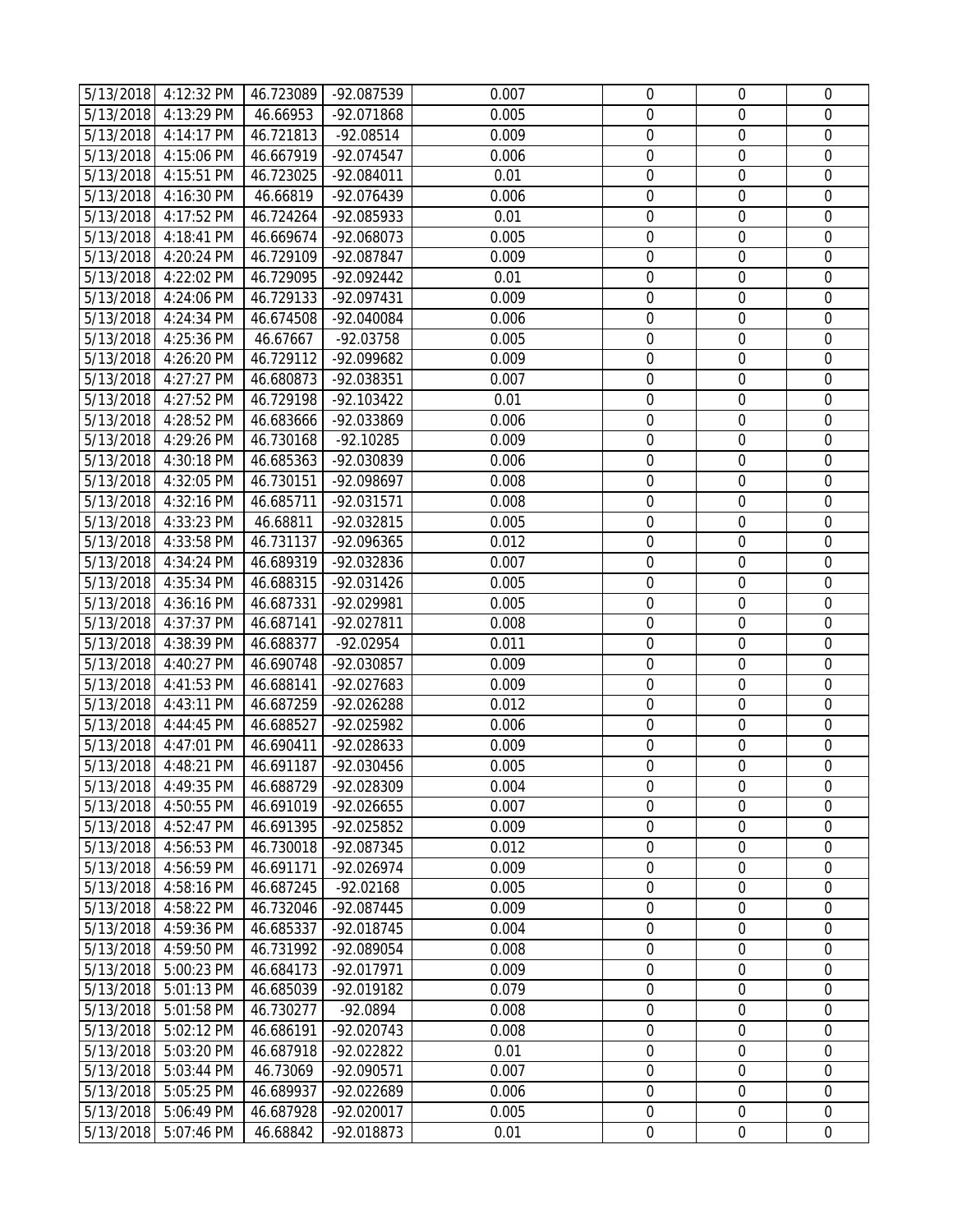|                        | 5/13/2018 5:08:01 PM     | 46.731901              | -92.092051               | 0.007          | $\boldsymbol{0}$                | 0                | 0                |
|------------------------|--------------------------|------------------------|--------------------------|----------------|---------------------------------|------------------|------------------|
| 5/13/2018              | 5:08:53 PM               | 46.687938              | -92.020154               | 0.006          | $\boldsymbol{0}$                | 0                | $\mathbf 0$      |
| 5/13/2018              | 5:09:51 PM               | 46.685661              | -92.017379               | 0.008          | $\boldsymbol{0}$                | $\mathbf 0$      | $\mathbf 0$      |
| 5/13/2018              | 5:10:21 PM               | 46.730258              | -92.091917               | 0.006          | $\boldsymbol{0}$                | $\mathbf 0$      | $\mathbf 0$      |
| 5/13/2018              | 5:11:03 PM               | 46.687528              | -92.013515               | 0.002          | $\boldsymbol{0}$                | $\mathbf 0$      | $\mathbf 0$      |
| 5/13/2018              | 5:12:14 PM               | 46.73102               | -92.093108               | 0.007          | $\boldsymbol{0}$                | $\boldsymbol{0}$ | $\boldsymbol{0}$ |
| 5/13/2018              | 5:15:38 PM               | 46.732543              | -92.094255               | 0.009          | $\boldsymbol{0}$                | $\boldsymbol{0}$ | $\mathbf 0$      |
| 5/13/2018              | 5:18:05 PM               | 46.730732              | -92.094824               | 0.006          | $\boldsymbol{0}$                | $\mathbf 0$      | $\mathbf 0$      |
| 5/13/2018              | 5:21:55 PM               | 46.729189              | -92.099547               | 0.008          | $\boldsymbol{0}$                | $\mathbf 0$      | $\mathbf 0$      |
| 5/13/2018              | 5:22:25 PM               | 46.68791               | -92.020905               | 0.007          | $\boldsymbol{0}$                | $\mathbf 0$      | $\mathbf 0$      |
| 5/13/2018              | 5:23:48 PM               | 46.687189              | -92.022349               | 0.006          | $\boldsymbol{0}$                | $\boldsymbol{0}$ | $\boldsymbol{0}$ |
| 5/13/2018              | 5:24:55 PM               | 46.688049              | -92.023647               | 0.008          | $\boldsymbol{0}$                | 0                | $\mathbf 0$      |
| 5/13/2018              | 5:24:56 PM               | 46.731416              | $-92.102122$             | 0.007          | $\boldsymbol{0}$                | $\boldsymbol{0}$ | $\mathbf 0$      |
| 5/13/2018              | 5:26:37 PM               | 46.685745              | -92.021534               | 0.005          | $\boldsymbol{0}$                | $\mathbf 0$      | $\mathbf 0$      |
| 5/13/2018              | 5:26:51 PM               | 46.732028              | -92.099455               | 0.012          | $\boldsymbol{0}$                | $\mathbf 0$      | $\mathbf 0$      |
| 5/13/2018              | 5:27:34 PM               | 46.684518              | -92.020064               | 0.006          | $\boldsymbol{0}$                | $\mathbf 0$      | $\boldsymbol{0}$ |
| 5/13/2018              | 5:28:31 PM               | 46.683573              | -92.019067               | 0.008          | $\boldsymbol{0}$                | $\boldsymbol{0}$ | $\boldsymbol{0}$ |
| 5/13/2018              | 5:29:55 PM               | 46.732559              | $-92.10062$              | 0.005          | $\boldsymbol{0}$                | $\boldsymbol{0}$ | $\mathbf 0$      |
| 5/13/2018              | 5:30:27 PM               | 46.6846                | $-92.021633$             | 0.013          | $\boldsymbol{0}$                | $\mathbf 0$      | $\mathbf 0$      |
| 5/13/2018              | 5:31:22 PM               | 46.685148              | -92.023089               | 0.005          | $\boldsymbol{0}$                | $\mathbf 0$      | $\mathbf 0$      |
| 5/13/2018              | 5:31:48 PM               | 46.733084              | -92.102306               | 0.009          | $\boldsymbol{0}$                | $\boldsymbol{0}$ | $\mathbf 0$      |
| 5/13/2018              | 5:32:14 PM               | 46.686639              | $-92.02314$              | 0.007          | $\boldsymbol{0}$                | $\mathbf 0$      | $\boldsymbol{0}$ |
| 5/13/2018              | 5:33:54 PM               | 46.690088              | -92.026151               | 0.007          | $\boldsymbol{0}$                | $\mathbf 0$      | $\mathbf 0$      |
| 5/13/2018              | 5:35:22 PM               | 46.733291              | -92.105508               | 0.007          | $\boldsymbol{0}$                | $\boldsymbol{0}$ | $\mathbf 0$      |
| 5/13/2018              | 5:43:03 PM               | 46.699457              | -92.035125               | 0.005          | $\boldsymbol{0}$                | $\mathbf 0$      | $\overline{0}$   |
| 5/13/2018              | 7:32:11 PM               | 46.72245               | -92.069892               | 0.007          | $\boldsymbol{0}$                | $\mathbf 0$      |                  |
| 5/13/2018              | 7:37:39 PM               | 46.735209              | -92.105303               | 0.012          | $\boldsymbol{0}$                | $\boldsymbol{0}$ | $\boldsymbol{0}$ |
| 5/13/2018              | 7:38:08 PM               | 46.722286              | -92.070826               | 0.006          | $\boldsymbol{0}$                | $\boldsymbol{0}$ |                  |
| 5/13/2018              | 7:41:14 PM               | 46.720752              | -92.072609               | 0.011          | $\boldsymbol{0}$                | $\boldsymbol{0}$ | 0                |
| 5/13/2018              | 7:44:16 PM               | 46.719037              | -92.069739               | 0.017          | $\boldsymbol{0}$                | $\mathbf 0$      | $\mathbf 0$      |
| 5/13/2018              | 7:44:41 PM               | 46.729683              | $-92.10547$              | 0.019          | $\boldsymbol{0}$                | $\mathbf 0$      | 0                |
| 5/13/2018              | 7:46:13 PM               | 46.719027              | -92.069681               | 0.009          | $\boldsymbol{0}$                | $\mathbf 0$      | $\mathbf 0$      |
| 5/13/2018              | 7:48:52 PM               | 46.717005              | -92.070638               | 0.021          | $\boldsymbol{0}$                | $\boldsymbol{0}$ | $\boldsymbol{0}$ |
| 5/13/2018              | 7:49:10 PM               | 46.728217              | -92.113491               | 0.02           | $\boldsymbol{0}$                | $\mathbf 0$      | $\mathbf 0$      |
| 5/13/2018              | 7:51:55 PM               | 46.718598              | -92.073534               | 0.009          | 0                               | 0                | 0                |
| 5/13/2018              | 7:52:48 PM               | 46.724632              | -92.116919               | 0.008          | 0                               | $\Omega$         | 0                |
| 5/13/2018              | 7:53:39 PM               | 46.717257              | -92.075213               | 0.005          | $\mathbf 0$                     | $\mathbf 0$      | 0                |
| 5/13/2018              | 7:57:30 PM               |                        |                          | 0.01           |                                 |                  | $\mathbf 0$      |
|                        |                          | 46.726812              | -92.107214               |                | $\boldsymbol{0}$                | $\boldsymbol{0}$ |                  |
| 5/13/2018              | 7:59:46 PM               | 46.723295              | -92.106932               | 0.01           | $\boldsymbol{0}$                | $\mathbf 0$      | 0                |
| 5/13/2018              | 8:03:59 PM               | 46.721814              | $-92.10403$              | 0.009          | $\boldsymbol{0}$                | 0                | 0                |
| 5/13/2018              | 8:04:27 PM               | 46.718296              | -92.077041               | 0.016          | $\mathbf 0$                     | $\mathbf 0$      | $\mathbf 0$      |
| 5/13/2018              | 8:08:37 PM               | 46.716882              | -92.075724               | 0.006          | $\boldsymbol{0}$                | 0                | 0                |
| 5/13/2018              | 8:09:08 PM               | 46.721835              | -92.099487               | 0.016          | $\boldsymbol{0}$                | 0                | $\mathbf 0$      |
| 5/13/2018              | 8:10:30 PM               | 46.715018              | -92.075699               | 0.01           | $\boldsymbol{0}$                | $\mathbf 0$      | $\mathbf 0$      |
| 5/13/2018              | 8:12:03 PM               | 46.724957              | -92.099554               | 0.011          | $\boldsymbol{0}$                | $\boldsymbol{0}$ | $\boldsymbol{0}$ |
| 5/13/2018              | 8:13:07 PM               | 46.715492              | $-92.07228$              | 0.007          | $\boldsymbol{0}$                | $\mathbf 0$      | $\mathbf 0$      |
| 5/13/2018              | 8:14:24 PM               | 46.727938              | $-92.0995$               | 0.01           | $\boldsymbol{0}$                | $\mathbf 0$      | 0                |
| 5/13/2018              | 8:15:30 PM               | 46.71528               | -92.070344               | 0.021          | $\boldsymbol{0}$                | $\mathbf 0$      | 0                |
| 5/13/2018              | 8:17:56 PM               | 46.713382              | -92.072065               | 0.013          | $\boldsymbol{0}$                | $\mathbf 0$      | $\mathbf 0$      |
| 5/13/2018              | 8:18:56 PM               | 46.731317              | -92.099613               | 0.013          | $\boldsymbol{0}$                | 0                | 0                |
| 5/13/2018<br>5/13/2018 | 8:19:31 PM<br>8:23:13 PM | 46.713626<br>46.713902 | -92.074743<br>-92.067708 | 0.032<br>0.015 | $\boldsymbol{0}$<br>$\mathbf 0$ | 0<br>$\mathbf 0$ | 0<br>$\mathbf 0$ |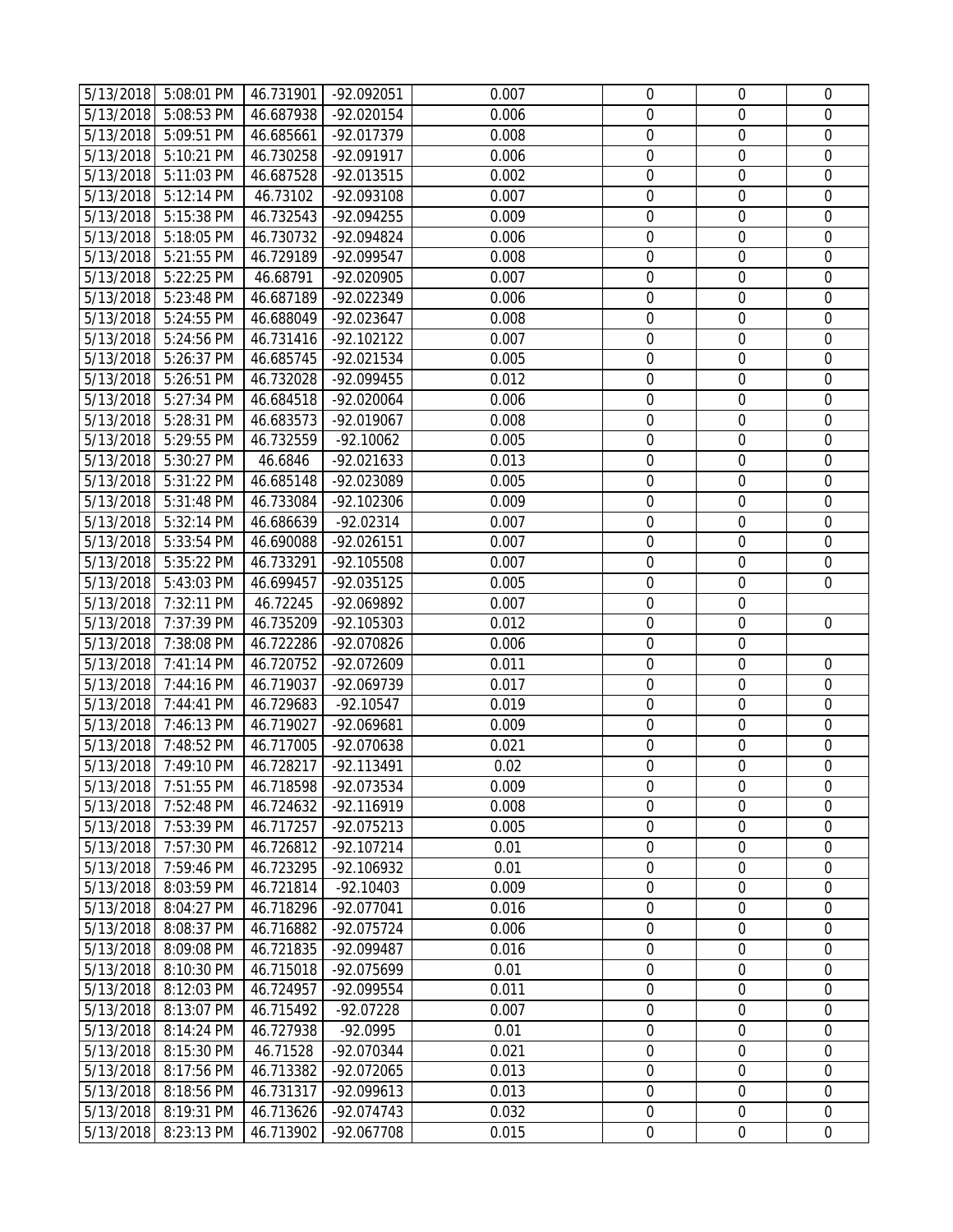|                        | 5/13/2018 8:24:03 PM     | 46.732378              | -92.09344                | 0.01           | $\boldsymbol{0}$                     | 0                | 0                |
|------------------------|--------------------------|------------------------|--------------------------|----------------|--------------------------------------|------------------|------------------|
| 5/13/2018              | 8:26:23 PM               | 46.715361              | -92.065824               | 0.0016         | $\boldsymbol{0}$                     | 0                | $\mathbf 0$      |
| 5/13/2018              | 8:28:44 PM               | 46.72924               | -92.093444               | 0.01           | $\boldsymbol{0}$                     | $\mathbf 0$      | $\mathbf 0$      |
| 5/13/2018              | 8:29:44 PM               | 46.716889              | -92.063836               | 0.01           | $\boldsymbol{0}$                     | $\mathbf 0$      | $\mathbf 0$      |
| 5/13/2018              | 8:32 PM                  | 46.724398              | -92.093516               | 0.017          | $\boldsymbol{0}$                     | $\mathbf 0$      | $\mathbf 0$      |
| 5/13/2018              | 8:32:43 PM               | 46.718127              | -92.063625               | 0.019          | $\boldsymbol{0}$                     | $\mathbf 0$      | $\boldsymbol{0}$ |
| 5/13/2018              | 8:34:58 PM               | 46.720969              | -92.093651               | 0.01           | $\boldsymbol{0}$                     | $\boldsymbol{0}$ | $\mathbf 0$      |
| 5/13/2018              | 8:38:29 PM               | 46.721017              | -92.087479               | 0.021          | $\boldsymbol{0}$                     | $\mathbf 0$      | $\mathbf 0$      |
| 5/13/2018              | 8:41:26 PM               | 46.724216              | -92.087686               | 0.019          | $\boldsymbol{0}$                     | $\mathbf 0$      | $\mathbf 0$      |
| 5/13/2018              | 8:43:50 PM               | 46.724601              | -92.084355               | 0.019          | $\boldsymbol{0}$                     | $\mathbf 0$      | $\mathbf 0$      |
| 5/13/2018              | 8:49:02 PM               | 46.726742              | -92.087344               | 0.019          | $\boldsymbol{0}$                     | $\boldsymbol{0}$ | $\boldsymbol{0}$ |
| 5/13/2018              | 8:49:23 PM               | 46.72062               | -92.060056               | 0.015          | $\boldsymbol{0}$                     | 0                | $\mathbf 0$      |
| 5/13/2018              | 8:52:11 PM               | 46.732485              | $-92.087404$             | 0.024          | $\boldsymbol{0}$                     | $\boldsymbol{0}$ | $\mathbf 0$      |
| 5/13/2018              | 8:55:13 PM               | 46.716692              | -92.061629               | 0.023          | $\boldsymbol{0}$                     | $\mathbf 0$      | $\mathbf 0$      |
| 5/13/2018              | 8:57:32 PM               | 46.714466              | -92.059348               | 0.012          | $\boldsymbol{0}$                     | $\mathbf 0$      | $\overline{0}$   |
| 5/13/2018              | 8:57:43 PM               | 46.720657              | $-92.08123$              | 0.014          | $\boldsymbol{0}$                     | $\mathbf 0$      | $\mathbf 0$      |
| 5/13/2018              | 8:59:10 PM               | 46.71359               | $-92.06004$              | 0.006          | $\boldsymbol{0}$                     | $\mathbf 0$      | $\boldsymbol{0}$ |
| 5/13/2018              | 9:01:08 PM               | 46.72404               | -92.079839               | 0.009          | $\boldsymbol{0}$                     | $\boldsymbol{0}$ | $\mathbf 0$      |
| 5/13/2018              | 9:01:12 PM               | 46.71347               | -92.063196               | 0.015          | $\boldsymbol{0}$                     | $\mathbf 0$      | $\mathbf 0$      |
| 5/13/2018              | 9:04:07 PM               | 46.719912              | -92.080109               | 0.013          | $\boldsymbol{0}$                     | $\mathbf 0$      | $\mathbf 0$      |
| 5/13/2018              | 9:04:12 PM               | 46.71268               | -92.066067               | 0.007          | $\boldsymbol{0}$                     | $\mathbf 0$      | $\mathbf 0$      |
| 5/13/2018              | 9:06:20 PM               | 46.716154              | -92.080111               | 0.011          | $\boldsymbol{0}$                     | $\mathbf 0$      | $\mathbf 0$      |
| 5/13/2018              | 9:06:25 PM               | 46.711187              | -92.064002               | 0.005          | $\boldsymbol{0}$                     | $\mathbf 0$      | $\mathbf 0$      |
| 5/13/2018              | $9:08:26$ PM             | 46.709219              | -92.064468               | 0.008          | $\boldsymbol{0}$                     | 0                | $\mathbf 0$      |
| 5/13/2018              | 9:11:29 PM               | 46.706467              | $-92.06911$              | 0.007          | $\boldsymbol{0}$                     | $\mathbf 0$      | $\mathbf 0$      |
| 5/13/2018              | 9:13:29 PM               | 46.720169              | -92.084915               | 0.013          | $\boldsymbol{0}$                     | $\mathbf 0$      | $\mathbf 0$      |
| 5/13/2018              | 9:14:24 PM               | 46.706673              | -92.061534               | 0.007          | $\boldsymbol{0}$                     | $\boldsymbol{0}$ | $\boldsymbol{0}$ |
| 5/13/2018              | 9:15:46 PM               | 46.716408              | -92.085005               | 0.013          | $\boldsymbol{0}$                     | $\mathbf 0$      | $\boldsymbol{0}$ |
| 5/13/2018              | 9:17:42 PM               | 46.713533              | -92.085014               | 0.013          | $\boldsymbol{0}$                     | $\boldsymbol{0}$ | $\mathbf 0$      |
| 5/13/2018              | 9:18:06 PM               | 46.708319              | -92.066309               | 0.007          | $\boldsymbol{0}$                     | $\mathbf 0$      | $\mathbf 0$      |
| 5/13/2018              | 9:20:53 PM               | 46.710796              | -92.085628               | 0.01           | $\boldsymbol{0}$                     | $\mathbf 0$      | 0                |
| 5/13/2018              | 9:22:22 PM               | 46.711079              | -92.056568               | 0.012          | $\boldsymbol{0}$                     | $\mathbf 0$      | $\mathbf 0$      |
| 5/13/2018              | 9:23:36 PM               | 46.713404              | -92.087298               | 0.025          | $\boldsymbol{0}$                     | $\mathbf 0$      | $\boldsymbol{0}$ |
| 5/13/2018              | 9:25:26 PM               | 46.717091              | -92.087464               | 0.013          | $\boldsymbol{0}$                     | $\mathbf 0$      | $\mathbf 0$      |
|                        | 5/13/2018 9:25:51 PM     | 46.709555              | -92.057649               | 0.006          | 0                                    | 0                | 0                |
| 5/13/2018              | 9:29:51 PM               | 46.709952              | -92.087612               | 0.011          | 0                                    | $\Omega$         | 0                |
| 5/13/2018              | 9:30:17 PM               | 46.708518              | -92.058589               | 0.008          | $\mathbf 0$                          | $\mathbf 0$      | 0                |
| 5/13/2018              | 9:31:52 PM               | 46.706451              | -92.087687               | 0.011          | $\boldsymbol{0}$                     | $\mathbf 0$      | $\mathbf 0$      |
| 5/13/2018              | 9:33:29 PM               | 46.705475              | -92.063128               | 0.007          | $\boldsymbol{0}$                     | $\mathbf 0$      | 0                |
| 5/13/2018              | 9:34 PM                  | 46.706431              | -92.094621               | 0.015          | $\boldsymbol{0}$                     | $\boldsymbol{0}$ | 0                |
| 5/13/2018              | 9:35:45 PM               | 46.70489               | -92.059608               | 0.007          | $\mathbf 0$                          | $\mathbf 0$      | $\mathbf 0$      |
| 5/13/2018              | 9:36:54 PM               | 46.708813              | -92.093548               | 0.012          | $\boldsymbol{0}$                     | 0                | 0                |
| 5/13/2018              | 9:38:22 PM               | 46.702456              | -92.056283               | 0.008          | $\boldsymbol{0}$                     | 0                | $\mathbf 0$      |
| 5/13/2018              | 9:39:05 PM               | 46.711641              | $-92.09329$              | 0.01           | $\boldsymbol{0}$                     | $\mathbf 0$      | $\mathbf 0$      |
| 5/13/2018              | 9:40:40 PM               | 46.702002              | -92.054983               | 0.016          | $\boldsymbol{0}$                     | $\boldsymbol{0}$ | $\boldsymbol{0}$ |
| 5/13/2018              | 9:41:17 PM               | 46.71367               | -92.091773               | 0.034          | $\boldsymbol{0}$                     | 0<br>$\mathbf 0$ | $\mathbf 0$      |
| 5/13/2018              | 9:41:49 PM               | 46.703112              | -92.053046               | 0.011<br>0.025 | $\boldsymbol{0}$<br>$\boldsymbol{0}$ | $\mathbf 0$      | 0<br>0           |
| 5/13/2018              | 9:42:58 PM               | 46.704125              | -92.051534<br>-92.093439 | 0.041          | $\boldsymbol{0}$                     | $\mathbf 0$      | $\mathbf 0$      |
| 5/13/2018<br>5/13/2018 | 9:43:50 PM<br>9:44:13 PM | 46.715253<br>46.705048 | -92.049819               | 0.01           | $\boldsymbol{0}$                     | $\mathbf 0$      | 0                |
| 5/13/2018              | 9:45:52 PM               | 46.715939              | -92.090064               | 0.023          | $\boldsymbol{0}$                     | 0                | 0                |
| 5/13/2018              | 9:45:58 PM               | 46.706579              | -92.048174               | 0.02           | $\boldsymbol{0}$                     | $\boldsymbol{0}$ | $\mathbf 0$      |
|                        |                          |                        |                          |                |                                      |                  |                  |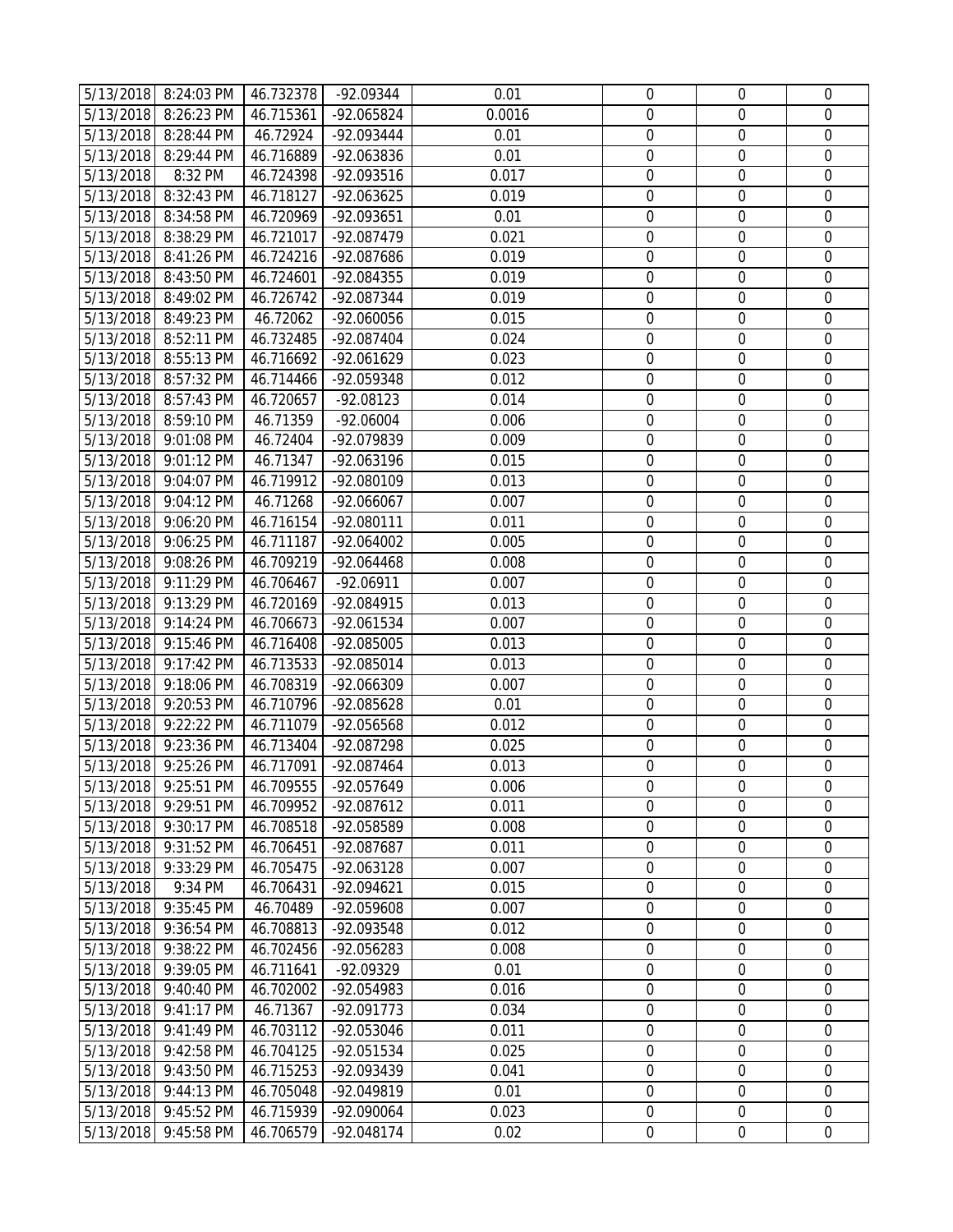|           | 5/13/2018 9:48:53 PM                           | 46.7179                | -92.093316                 | 0.013          | $\mathbf 0$                     | $\boldsymbol{0}$                | 0                          |
|-----------|------------------------------------------------|------------------------|----------------------------|----------------|---------------------------------|---------------------------------|----------------------------|
|           | 5/13/2018 9:50:43 PM                           | 46.720161              | $-92.093334$               | 0.036          | $\boldsymbol{0}$                | $\boldsymbol{0}$                | 0                          |
|           | 5/13/2018 9:55:08 PM                           | 46.722963              | -92.090254                 | 0.02           | $\boldsymbol{0}$                | $\mathbf 0$                     | $\mathbf 0$                |
| 5/13/2018 | 9:57:16 PM                                     | 46.725344              | -92.090365                 | 0.026          | $\mathbf 0$                     | $\mathbf 0$                     | $\mathbf 0$                |
| 5/13/2018 | 9:59:15 PM                                     | 46.728209              | $-92.09045$                | 0.048          | $\boldsymbol{0}$                | $\boldsymbol{0}$                | $\mathbf 0$                |
|           | 5/13/2018 10:06:16 PM                          | 46.707265              | -92.049415                 | 0.018          | $\boldsymbol{0}$                | $\boldsymbol{0}$                | $\mathbf 0$                |
|           |                                                | 46.719205              |                            |                | $\boldsymbol{0}$                | $\boldsymbol{0}$                | $\mathbf 0$                |
|           | 5/13/2018 10:07:38 PM<br>5/13/2018 10:07:47 PM | 46.706134              | -92.097946<br>-92.051324   | 0.023<br>0.014 | $\mathbf 0$                     | $\mathbf 0$                     | $\mathbf 0$                |
|           | 5/13/2018 10:09:30 PM 46.704168                |                        |                            | 0.022          | $\mathbf 0$                     | $\mathbf 0$                     | $\mathbf 0$                |
|           | 5/13/2018 10:09:38 PM                          |                        | $-92.05442$<br>-92.09793   | 0.028          | 0                               | $\boldsymbol{0}$                | $\mathbf 0$                |
|           |                                                | 46.71463<br>46.706313  | -92.056956                 | 0.013          | $\boldsymbol{0}$                | $\boldsymbol{0}$                | $\boldsymbol{0}$           |
|           | 5/13/2018 10:11:02 PM<br>5/13/2018 10:11:43 PM | 46.70923               | -92.097981                 | 0.05           | $\boldsymbol{0}$                | $\boldsymbol{0}$                | $\mathbf 0$                |
|           | 5/13/2018 10:13:22 PM                          | 46.707414              | -92.054841                 | 0.014          | $\boldsymbol{0}$                | $\boldsymbol{0}$                | 0                          |
|           | 5/13/2018 10:13:30 PM                          | 46.706472              | -92.098106                 | 0.015          | $\boldsymbol{0}$                | $\boldsymbol{0}$                | $\overline{0}$             |
|           | 5/13/2018 10:14:42 PM 46.708633                |                        | -92.053492                 | 0.012          | $\boldsymbol{0}$                | $\mathbf 0$                     | $\mathbf 0$                |
|           |                                                |                        |                            | 0.022          | $\boldsymbol{0}$                | $\boldsymbol{0}$                | $\overline{0}$             |
|           | 5/13/2018 10:16:06 PM<br>5/13/2018 10:20:06 PM | 46.709329<br>46.720387 | -92.051601                 | 0.024          | $\boldsymbol{0}$                | $\boldsymbol{0}$                | $\mathbf 0$                |
|           |                                                | 46.701575              | -92.100908                 |                |                                 |                                 |                            |
|           | 5/13/2018 10:20:17 PM<br>5/13/2018 10:21:51 PM | 46.704323              | $-92.0407$<br>-92.046231   | 0.009<br>0.021 | $\mathbf 0$<br>$\mathbf 0$      | $\boldsymbol{0}$<br>$\mathbf 0$ | 0<br>$\mathbf 0$           |
|           | 5/13/2018 10:22:02 PM 46.715902                |                        | -92.100989                 | 0.094          | $\boldsymbol{0}$                | $\mathbf 0$                     | $\mathbf 0$                |
|           | 5/13/2018 10:23:37 PM                          |                        |                            |                | $\boldsymbol{0}$                | $\boldsymbol{0}$                | $\mathbf 0$                |
|           | 5/13/2018 10:24:39 PM                          | 46.703094<br>46.711171 | -92.047022                 | 0.008<br>0.013 | $\boldsymbol{0}$                | $\boldsymbol{0}$                | $\mathbf 0$                |
|           | 5/13/2018 10:26:48 PM                          | 46.706357              | -92.100874<br>-92.100922   | 0.021          | $\boldsymbol{0}$                | $\boldsymbol{0}$                | $\mathbf 0$                |
|           | 5/13/2018 10:27:11 PM                          | 46.702315              | $-92.04921$                | 0.011          | $\boldsymbol{0}$                | $\boldsymbol{0}$                | 0                          |
|           | 5/13/2018 10:29:06 PM                          | 46.701943              | -92.050349                 | 0.02           | $\boldsymbol{0}$                | $\boldsymbol{0}$                | $\mathbf 0$                |
|           | 5/13/2018 10:30:56 PM                          | 46.699907              |                            | 0.016          |                                 | $\mathbf 0$                     | $\mathbf 0$                |
|           |                                                |                        | -92.052874                 |                | $\boldsymbol{0}$                |                                 | $\overline{0}$             |
|           | 5/13/2018 10:37:27 PM                          | 46.700808              | -92.049048                 | 0.006          | $\boldsymbol{0}$                | $\boldsymbol{0}$                | $\mathbf 0$                |
|           | 5/13/2018 10:39:32 PM                          | 46.699018              | -92.047872                 | 0.005          | $\boldsymbol{0}$                | $\boldsymbol{0}$                |                            |
|           | 5/13/2018 10:41:41 PM                          | 46.698371              | $-92.0489$                 | 0.014          | $\boldsymbol{0}$                | $\boldsymbol{0}$                | $\mathbf 0$<br>$\mathbf 0$ |
|           | 5/13/2018 10:42:59 PM                          | 46.707683              | $-92.104266$<br>-92.046095 | 0.009<br>0.009 | $\boldsymbol{0}$<br>$\mathbf 0$ | $\boldsymbol{0}$<br>$\mathbf 0$ | $\mathbf 0$                |
|           | 5/13/2018 10:43:29 PM 46.698256                | 46.699474              | $-92.04402$                | 0.028          | $\boldsymbol{0}$                | $\boldsymbol{0}$                | $\mathbf 0$                |
|           | 5/13/2018 10:45:07 PM<br>5/13/2018 10:45:14 PM | 46.710884              | -92.103668                 | 0.018          | $\boldsymbol{0}$                | $\boldsymbol{0}$                | $\mathbf 0$                |
|           | 5/13/2018 10:46:57 PM                          | 46.700725              | -92.041979                 | 0.011          | $\mathbf 0$                     | $\mathbf 0$                     | $\overline{0}$             |
|           | 5/13/2018 10:48:06 PM 46.713435                |                        | -92.103813                 | 0.017          | 0                               | 0                               | 0                          |
|           | 5/13/2018 10:48:54 PM                          | 46.699311              | -92.038558                 | 0.006          | $\overline{0}$                  | $\overline{0}$                  | $\mathbf 0$                |
|           | 5/13/2018 10:50:30 PM 46.718217                |                        | $-92.10356$                | 0.014          | $\mathbf 0$                     | $\mathbf 0$                     | 0                          |
|           | 5/13/2018 10:53:33 PM                          | 46.719443              | $-92.106775$               | 0.022          | $\boldsymbol{0}$                | $\boldsymbol{0}$                | $\mathbf 0$                |
|           | 5/13/2018 10:56:11 PM                          | 46.714773              | $-92.10711$                | 0.048          | $\boldsymbol{0}$                | $\boldsymbol{0}$                | $\mathbf 0$                |
|           | 5/13/2018 10:58:10 PM                          | 46.699153              | -92.038525                 | 0.006          | 0                               | $\boldsymbol{0}$                | 0                          |
|           | 5/13/2018 10:59:03 PM                          | 46.709374              | -92.107094                 | 0.02           | $\mathbf 0$                     | $\mathbf 0$                     | $\mathbf 0$                |
|           | 5/13/2018 11:00:11 PM                          | 46.698728              | -92.040025                 | 0.01           | $\mathbf 0$                     | $\mathbf 0$                     | $\mathbf 0$                |
|           | 5/13/2018 11:01:42 PM                          | 46.706362              | -92.107097                 | 0.011          | $\boldsymbol{0}$                | $\mathbf 0$                     | $\mathbf 0$                |
|           | 5/13/2018 11:03:17 PM                          | 46.69687               | -92.042183                 | 0.023          | $\boldsymbol{0}$                | $\mathbf 0$                     | $\mathbf 0$                |
|           | 5/13/2018 11:04:33 PM                          | 46.702638              | -92.107176                 | 0.009          | $\boldsymbol{0}$                | $\boldsymbol{0}$                | $\boldsymbol{0}$           |
|           | 5/13/2018 11:05:07 PM                          | 46.695828              | -92.043913                 | 0.012          | $\boldsymbol{0}$                | $\boldsymbol{0}$                | $\mathbf 0$                |
|           | 5/13/2018 11:07:21 PM                          | 46.693669              | $-92.041601$               | 0.007          | $\boldsymbol{0}$                | $\mathbf 0$                     | $\mathbf 0$                |
|           | 5/13/2018 11:08:15 PM                          | 46.706437              | -92.111295                 | 0.015          | $\mathbf 0$                     | $\mathbf 0$                     | 0                          |
|           | 5/13/2018 11:08:46 PM                          | 46.692816              | -92.043737                 | 0.006          | $\boldsymbol{0}$                | $\mathbf 0$                     | $\overline{0}$             |
|           | 5/13/2018 11:10:15 PM                          | 46.690873              | $-92.0465$                 | 0.007          | $\boldsymbol{0}$                | $\mathbf 0$                     |                            |
|           | 5/13/2018 11:10:20 PM                          | 46.709354              | $-92.111342$               | 0.015          | $\boldsymbol{0}$                | $\boldsymbol{0}$                | 0                          |
|           | 5/13/2018 11:12:16 PM                          | 46.691102              | -92.043681                 | 0.008          | $\boldsymbol{0}$                | $\mathbf 0$                     | $\mathbf 0$                |
|           |                                                |                        |                            |                |                                 |                                 |                            |